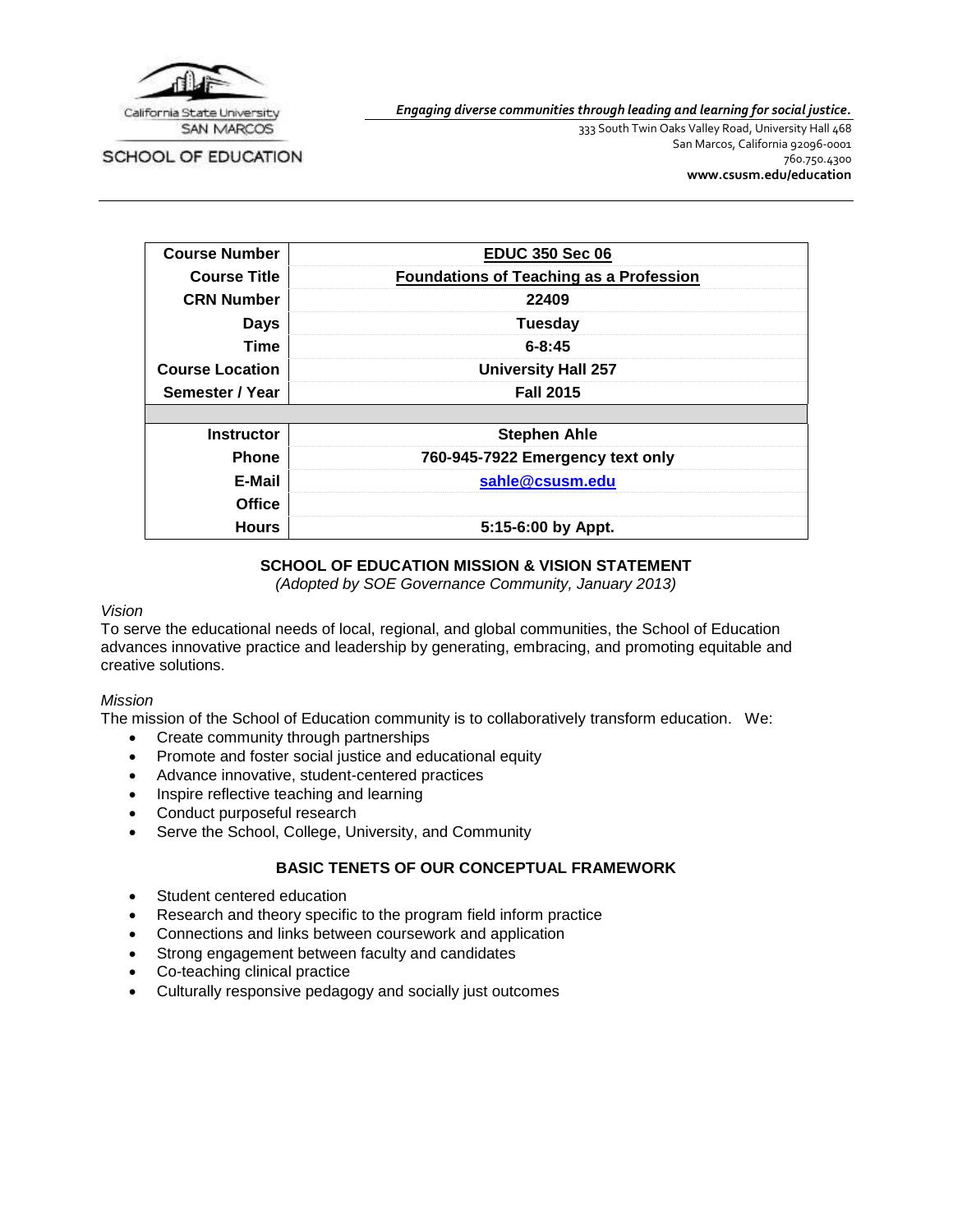# **TABLE OF CONTENTS**

| Classroom Observation Record (log) and 4 Classroom Observation Reports (20 pts) 7 |  |
|-----------------------------------------------------------------------------------|--|
|                                                                                   |  |
|                                                                                   |  |
|                                                                                   |  |
|                                                                                   |  |
|                                                                                   |  |
|                                                                                   |  |
|                                                                                   |  |
| Personal Philosophy of Teaching, Learning, Schooling & Inclusivity (25 points)10  |  |
|                                                                                   |  |
|                                                                                   |  |
|                                                                                   |  |
|                                                                                   |  |
|                                                                                   |  |
|                                                                                   |  |
|                                                                                   |  |
|                                                                                   |  |
|                                                                                   |  |
|                                                                                   |  |
| CALIFORNIA STANDARDS FOR THE TEACHING PROFESSION (CSTP) AND TEACHING              |  |
|                                                                                   |  |
|                                                                                   |  |
|                                                                                   |  |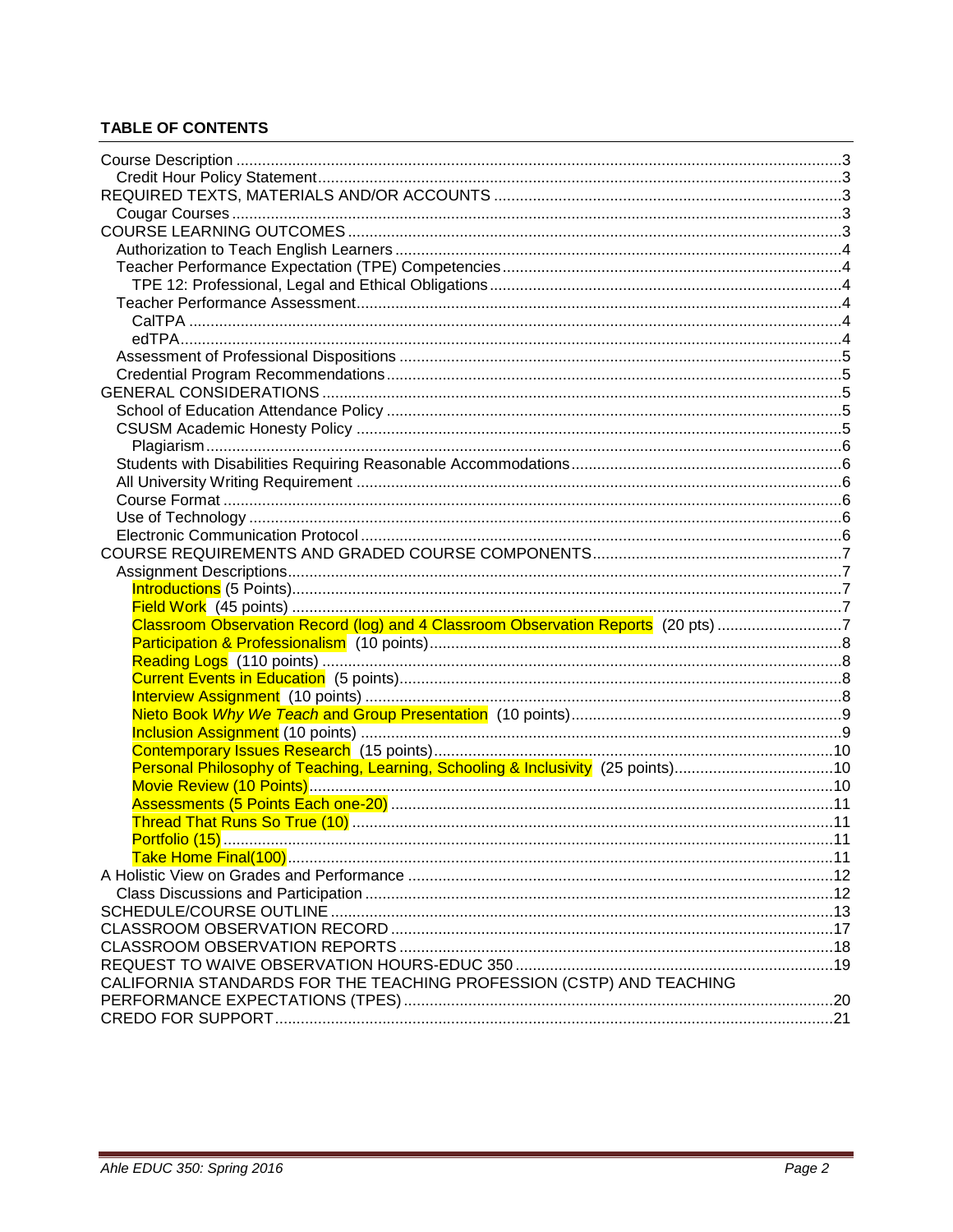### **COURSE DESCRIPTION**

<span id="page-2-0"></span>Required for all credential candidates. An orientation to careers in K-12 education. Focuses on teaching and schooling from multiple perspectives, with an emphasis on current thinking and practices in public education in the U.S. Subjects from the sociological, philosophical, and historical foundations of education are addressed. Readings from the lives of teachers and interactions with local educators will assist students to understand the richness and the complexities of teaching as a career. Emphasizes the importance of education for all children in a diverse society. Intended for individuals interested in becoming teachers to understand the nature of formal education in the United States and to assess teaching as a career. Participation in forty-five (45) hours of supervised fieldwork assignments in K-12 classroom settings.

Instructor: This course serves as an orientation to careers in elementary, middle and high school education. Upon completion of this course, teacher candidates should understand the nature of formalized education in the United States and be able to assess his or her interest in teaching as a career. Major topics include:

#### <span id="page-2-1"></span>**Credit Hour Policy Statement**

Per the University Credit Hour Policy:

 Courses with face-to-face instruction (including activity and laboratory modes of instruction) must include a statement to the effect that students are expected to spend a minimum of two hours outside of the classroom each week for each unit of credit engaged in learning. (Note that for courses with a "lecture" mode of instruction over an entire semester, each unit of credit corresponds to an 'hour' of class-time and two hours of student learning outside of class. For activity and laboratory modes of instruction, depending on the particular instructional mode, each unit of credit corresponds to two or three 'hours' of class-time, and two hours of student learning outside of class.)

#### **REQUIRED TEXTS, MATERIALS AND/OR ACCOUNTS**

<span id="page-2-2"></span>Sadker, David. A. & Zittleman, Karen. (2012). *Teachers, Schools, and Society: A Brief Introduction to Education* (4<sup>th</sup> ed.). New York, NY: McGraw-Hill. ISBN 9780078024337

- - - - - - - - - - - - - Nieto, Sonia. (2006). *Why We Teach*. NY: Teachers College Press. ISBN 0807745936

Stuart, Jesse, 1949. The Thread That Runs So True Charles Scribner and Sons: MacMillan Publishing Company (Required) Approximately \$11 – 14

#### <span id="page-2-3"></span>**Cougar Courses**

<span id="page-2-4"></span>22409

#### **COURSE LEARNING OUTCOMES**

- Understanding the roles of schools in society.
- Exploring philosophies and contemporary issues in education.
- Assessing the roles of teachers in schools.
- Understanding the qualifications and credentialing process for California teachers.
- Understanding and appreciating the student as an individual.
- Understanding factors affecting student achievement.
- Understanding critical issues in curriculum and instruction.
- Understanding infusion of special education in general education practices.
- Understanding the laws that influence teaching responsibilities.

This course is required for all credential candidates. All students must complete forty (45) hours of supervised fieldwork in K-12 classrooms.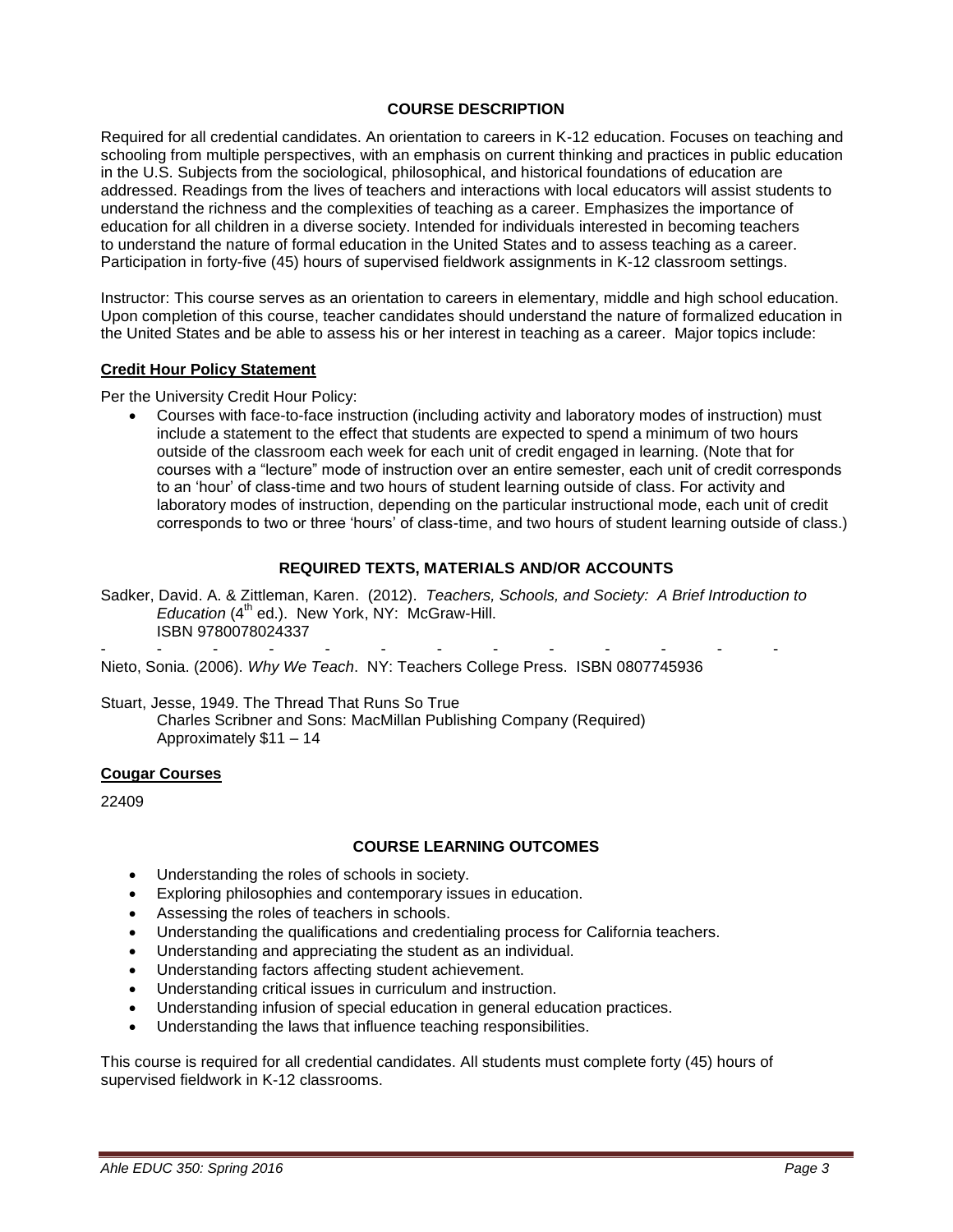# <span id="page-3-0"></span>**Authorization to Teach English Learners**

This credential program has been specifically designed to prepare teachers for the diversity of languages often encountered in California public school classrooms. The authorization to teach English learners is met through the infusion of content and experiences within the credential program, as well as additional coursework. Candidates successfully completing this program receive a credential with authorization to teach English learners. *(Approved by CCTC in SB 2042 Program Standards, August 02)*

### <span id="page-3-1"></span>**Teacher Performance Expectation (TPE) Competencies**

A primary goal of EDUC 350 is to begin the process of developing teacher candidates to become professional educators. The following TPE of the California Commission for Teacher Credentialing is expected to be met during this course:

### <span id="page-3-2"></span>**TPE 12: Professional, Legal and Ethical Obligations**

Candidates are aware of their own personal values and biases and recognize ways in which these values and biases affect the teaching and learning of students. They resist racism and acts of intolerance. Candidates appropriately manage their professional time spent in teaching responsibilities to ensure that academic goals are met.

Candidates for a Teaching Credential understand and honor legal and professional obligations to protect the privacy, health, and safety of students, families, and other school professionals. They are aware of and act in accordance with ethical considerations and they model ethical behaviors for students. Candidates understand and honor all laws relating to professional misconduct and moral fitness.

#### <span id="page-3-3"></span>**Teacher Performance Assessment**

Beginning July 1, 2008 all California credential candidates must successfully complete a state-approved Teacher Performance Assessment (TPA), as part of the credential program of preparation. During the 2015- 16 academic year the CSUSM credential programs will use either the CalTPA (California Teacher Performance Assessment) or the edTPA (Educative Teacher Performance Assessment).

<span id="page-3-4"></span>Check with your program coordinator to determine which assessment is used for your credential program.

### **CalTPA**

To assist with your successful completion of the CalTPA, a series of informational seminars are offered over the course of the program. TPA related questions and logistical concerns are to be addressed during the seminars. Your attendance to TPA seminars will greatly contribute to your success on the assessment. The CalTPA Candidate Handbook, TPA seminar schedule, and other TPA support materials may be found on the SOE website:

<http://www.csusm.edu/education/CalTPA/ProgramMaterialsTPA.html>

# <span id="page-3-5"></span>**edTPA**

Beginning in fall 2015, for newly entering initial candidates, the CSUSM assessment system is the edTPA. To assist with your successful completion of the edTPA, a capstone class is part of your curriculum. In this class edTPA related questions and logistical concerns are addressed. Additional support materials are available on the edTPA website: [http://www.edtpa.com/PageView.aspx?f=GEN\\_Candidates.html](http://www.edtpa.com/PageView.aspx?f=GEN_Candidates.html)

Additionally, to support your success in your credential program and with TPA, SOE classes use common pedagogical language, lesson plans (lesson designs), and unit plans (unit designs).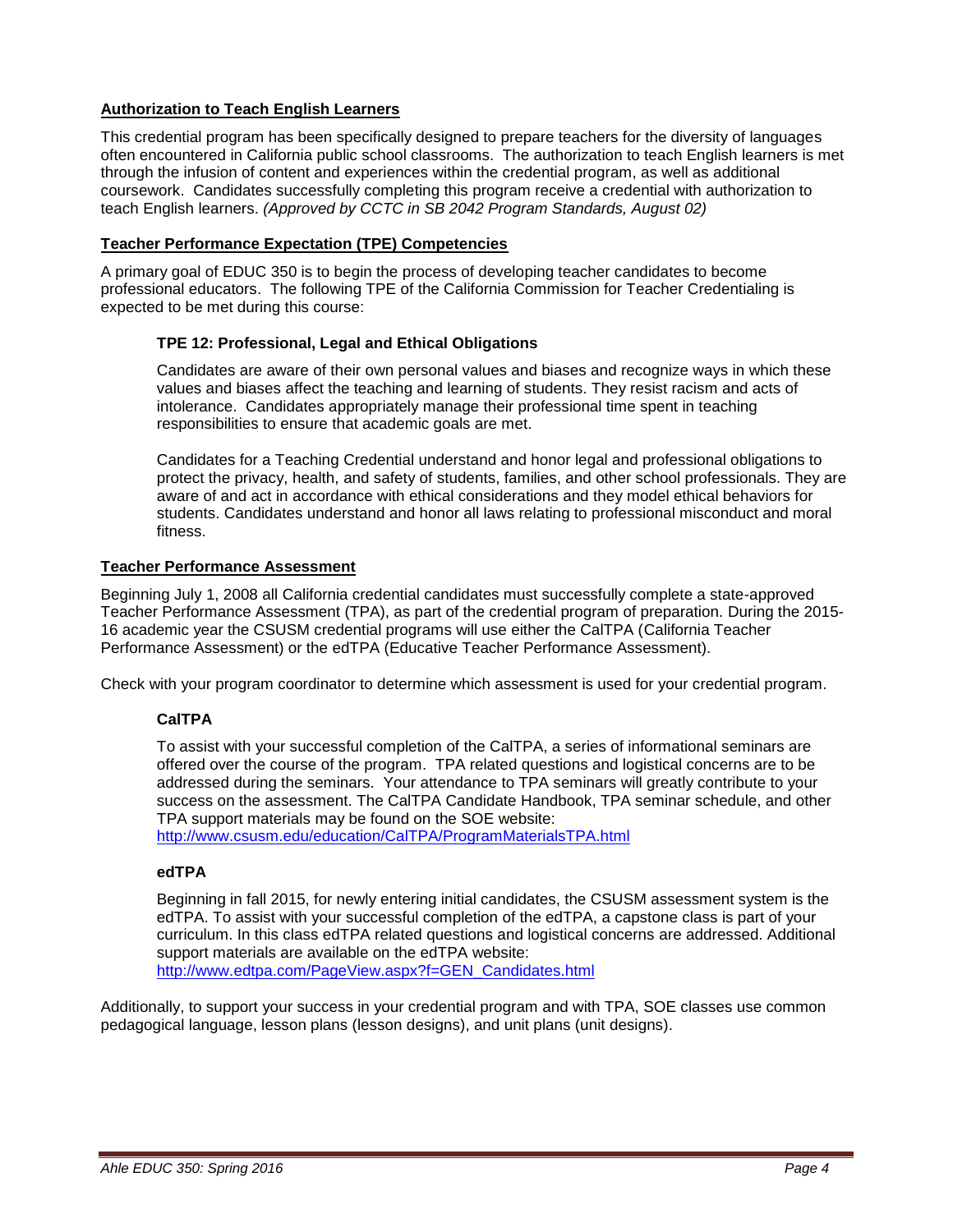### <span id="page-4-0"></span>**Assessment of Professional Dispositions**

Assessing a candidate's dispositions within a professional preparation program is recognition that teaching and working with learners of all ages requires not only specific content knowledge and pedagogical skills, but positive attitudes about multiple dimensions of the profession. The School of Education has identified six dispositions – social justice and equity, collaboration, critical thinking, professional ethics, reflective teaching and learning, and life-long learning—and developed an assessment rubric. For each dispositional element, there are three levels of performance - *unacceptable*, *initial target*, and *advanced target*. The description and rubric for the three levels of performance offer measurable behaviors and examples.

The assessment is designed to provide candidates with ongoing feedback for their growth in professional dispositions and includes a self-assessment by the candidate. The dispositions and rubric are presented, explained and assessed in one or more designated courses in each program as well as in clinical practice. Based upon assessment feedback candidates will compose a reflection that becomes part of the candidate's Teaching Performance Expectation portfolio. Candidates are expected to meet the level of *initial target* during the program.

# <span id="page-4-1"></span>**Credential Program Recommendations**

As one of several evaluation methods, EDUC 350 course instructors are asked for feedback concerning credential candidates who are applying for programs at Cal State San Marcos. Keep in mind that your professionalism and hard work in this class not only affect your course grade, but also indicate your readiness for a credential program.

# **GENERAL CONSIDERATIONS**

### <span id="page-4-3"></span><span id="page-4-2"></span>**School of Education Attendance Policy**

Due to the dynamic and interactive nature of courses in the School of Education, all candidates (course participants) are expected to attend all classes and participate actively. At a minimum, candidates (course participants) must attend more than 80% of class time, or s/he may not receive a passing grade for the course at the discretion of the instructor. Individual instructors may adopt more stringent attendance requirements. Should the candidate (course participants) have extenuating circumstances, s/he should contact the instructor as soon as possible. *(Adopted by the COE Governance Community, December, 1997).*

In this section of EDUC 350, the following attendance policy will apply:

ONE class session may be missed without penalty to your grade.

Each additional missed session will drop your final grade by 1/3 grade point (Unless the circumstances are beyond control and the student maintains classwork)

### <span id="page-4-4"></span>**CSUSM Academic Honesty Policy**

Students will be expected to adhere to standards of academic honesty and integrity, as outlined in the Student Academic Honesty Policy. All assignments must be original work, clear and error-free. All ideas/material that are borrowed from other sources must have appropriate references to the original sources. Any quoted material should give credit to the source and be punctuated accordingly.

Academic Honesty and Integrity: Students are responsible for honest completion and representation of their work. Your course catalog details the ethical standards and penalties for infractions. There will be zero tolerance for infractions. If you believe there has been an infraction by someone in the class, please bring it to the instructor's attention. The instructor reserves the right to discipline any student for academic dishonesty, in accordance with the general rules and regulations of the university. Disciplinary action may include the lowering of grades and/or the assignment of a failing grade for an exam, assignment, or the class as a whole.

Incidents of Academic Dishonesty will be reported to the Dean of Students. Sanctions at the University level may include suspension or expulsion from the University.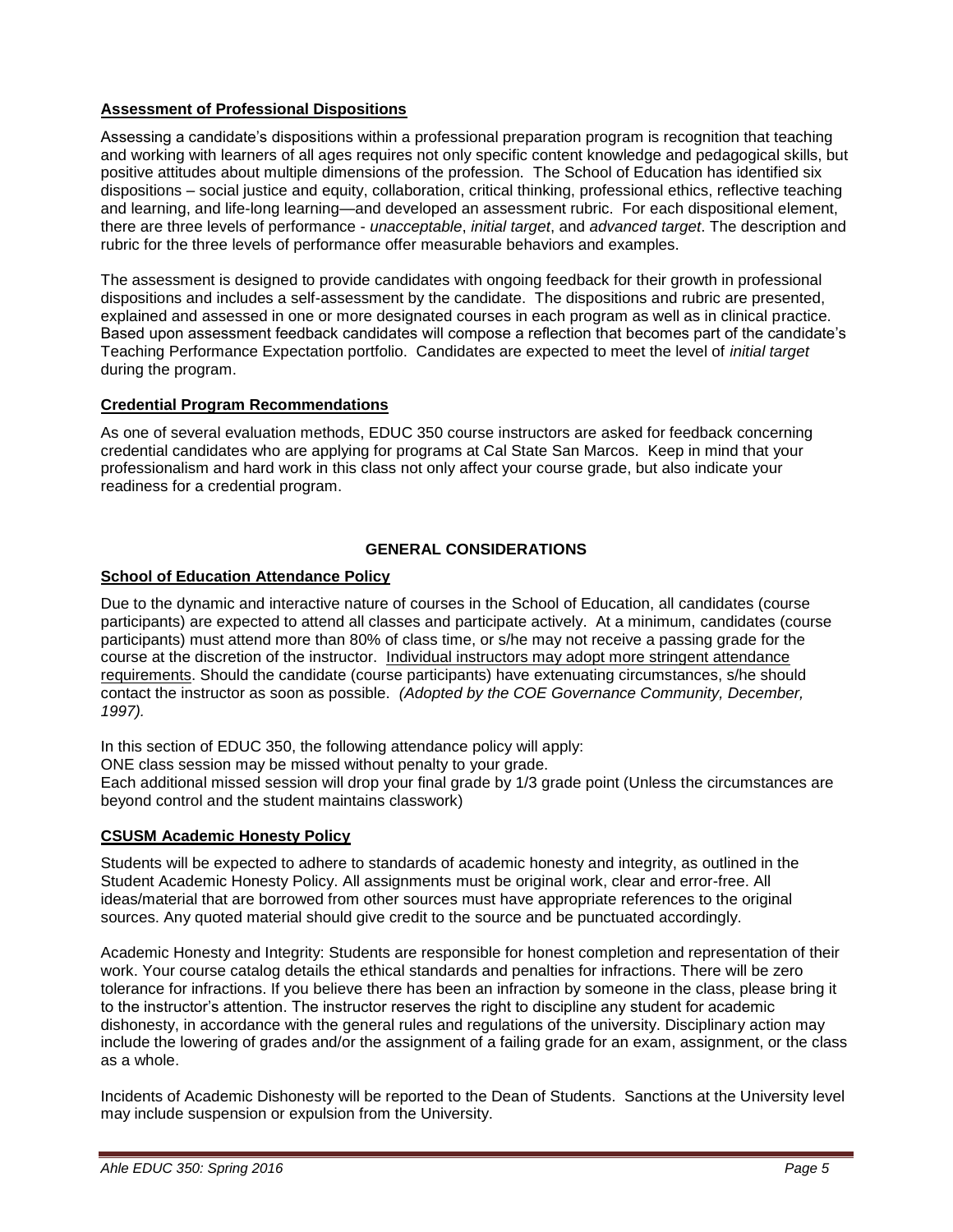<span id="page-5-0"></span>Refer to the full Academic Honesty Policy at: [http://www.csusm.edu/policies/active/documents/Academic\\_Honesty\\_Policy.html](http://www.csusm.edu/policies/active/documents/Academic_Honesty_Policy.html)

### **Plagiarism**

As an educator, it is expected that each candidate (course participant) will do his/her own work, and contribute equally to group projects and processes. Plagiarism or cheating is unacceptable under any circumstances. If you are in doubt about whether your work is paraphrased or plagiarized see the Plagiarism Prevention for Students website [http://library.csusm.edu/plagiarism/index.html.](http://library.csusm.edu/plagiarism/index.html) If there are questions about academic honesty, please consult the University catalog.

### <span id="page-5-1"></span>**Students with Disabilities Requiring Reasonable Accommodations**

Students with disabilities who require reasonable accommodations must be approved for services by providing appropriate and recent documentation to the Office of Disabled Student Services (DSS). This office is located in Craven Hall 4300, and can be contacted by phone at (760) 750-4905, or TTY (760) 750- 4909. Students authorized by DSS to receive reasonable accommodations should meet with their instructor during office hours or, in order to ensure confidentiality, in a more private setting.

### <span id="page-5-2"></span>**All University Writing Requirement**

Statement on how the All-University Writing Requirement (850 words for a 1-unit course, 1700 words for a 2 unit course, and 2500 words for courses of 3 or more units) is satisfied in the course.

### <span id="page-5-3"></span>**Course Format**

The format is the traditional Lecture, with outside observations required and classwork.

### <span id="page-5-4"></span>**Use of Technology**

Candidates (Course participants) are expected to demonstrate competency in the use of various forms of technology (i.e. word processing, electronic mail, Moodle, use of the Internet, and/or multimedia presentations). Specific requirements for course assignments with regard to technology are at the discretion of the instructor. Keep a digital copy of all assignments for use in your teaching portfolio. All assignments will be submitted online, and some will be submitted in hard copy as well. Details will be given in class.

### <span id="page-5-5"></span>**Electronic Communication Protocol**

Electronic correspondence is a part of your professional interactions. If you need to contact the instructor, email is often the easiest way to do so. It is my intention to respond to all received e-mails in a timely manner. Please be reminded that e-mail and on-line discussions are a very specific form of communication, with their own nuances and etiquette. For instance, electronic messages sent in all upper case (or lower case) letters, major typos, or slang, often communicate more than the sender originally intended. With that said, please be mindful of all e-mail and on-line discussion messages you send to your colleagues, to faculty members in the School of Education, or to persons within the greater educational community. All electronic messages should be crafted with professionalism and care.

Things to consider:

- Would I say in person what this electronic message specifically says?
- How could this message be misconstrued?
- Does this message represent my highest self?
- Am I sending this electronic message to avoid a face-to-face conversation?

In addition, if there is ever a concern with an electronic message sent to you, please talk with the author in person in order to correct any confusion.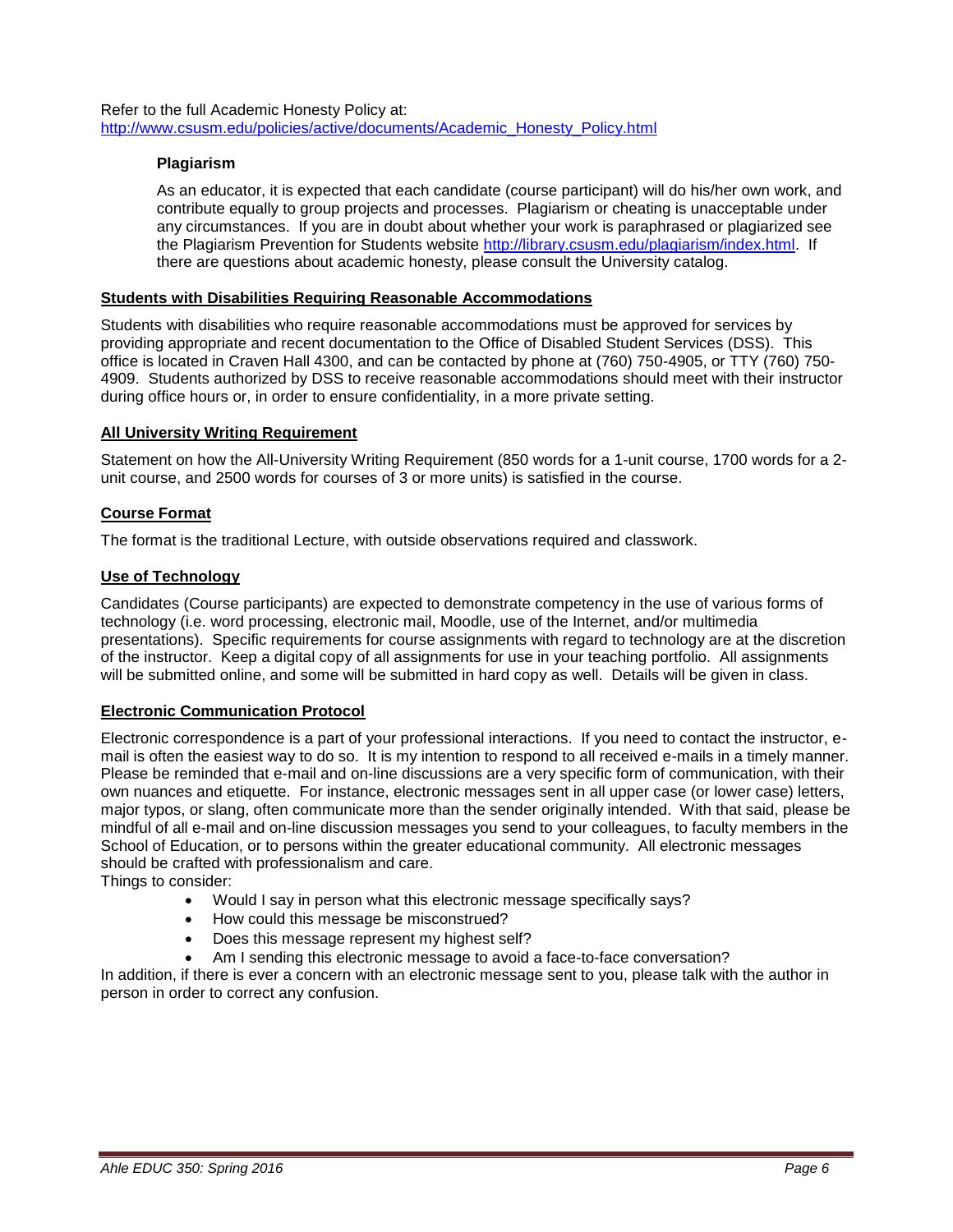### **COURSE REQUIREMENTS AND GRADED COURSE COMPONENTS**

### <span id="page-6-1"></span><span id="page-6-0"></span>**Assignment Descriptions**

<span id="page-6-2"></span>Additional information and guidelines for some assignments will be posted on Forums in Cougar Courses.

### **Introductions (5 Points)**

Using Pictures, Words, or numbers, produce a 8.5x11 guide for the first presentation to peers in the classroom and sub,it to the Cougar Course for credit..

### <span id="page-6-3"></span>**Field Work (45 points)**

In addition to in-class work, assigned readings and projects, students will participate in 45 hours of supervised fieldwork assignments in a variety of public school settings. Details on the fieldwork are found on the SoE syllabus webpage, at the top of the list of syllabi for this semester. Documentation of these hours is required to receive a grade in EDUC 350. Cal State San Marcos students are expected to adhere to professional standards in their dress and behavior in the field. Required clearances (fingerprints, TB test) are the responsibility of the student. A recommendation (usually from the classroom teacher where most of the fieldwork is done, also known as a Field Experience Recommendation) is a requirement for admission to the Cal State San Marcos Teacher Credentialing programs.

### <span id="page-6-4"></span>**Classroom Observation Record (log) and 4 Classroom Observation Reports (20 pts)**

This assignment is designed to help you to better understand the complexity of today's classrooms, students and the various ways teachers address the needs of their classes – and to engage in a variety of classroom settings in order to determine if, and at what level, you might want to teach.

Students will maintain a log of hours spent observing/participating in classrooms. This log should reflect a minimum of 45 hours spent in various classrooms at different grade levels and on different sites. In addition, students will document their field observations, connections to concepts studied in EDUC 350, analyses, and questions through 4 formal written Classroom Observation Reports. Choose four of your classroom observations to write up for credit. These reports will include one from each of the four required settings (Elementary, Middle, High, Special Setting) plus one more from the setting of your choice. These will be due throughout the semester (see syllabus for dates). Each classroom observation report will follow the format below and will be approximately two pages in length, double-spaced (approximately 1,000 words). Respect the confidentiality of the students and teachers by using fictitious names for persons in your entries.

#### **Key skills/knowledge I'll be evaluating:**

- Can you articulate your assumptions/expectations about a given setting and then identify how your observation affects those assumptions/expectations?
- Can you observe key details, seeing both the "big picture" of the classroom and specific methods, interactions, etc.?
- Can you responsibly monitor your placement to include meeting the requirements of varied settings and minimum hours?
- Can you relate your class work and readings to your observations and provide an insightful analysis?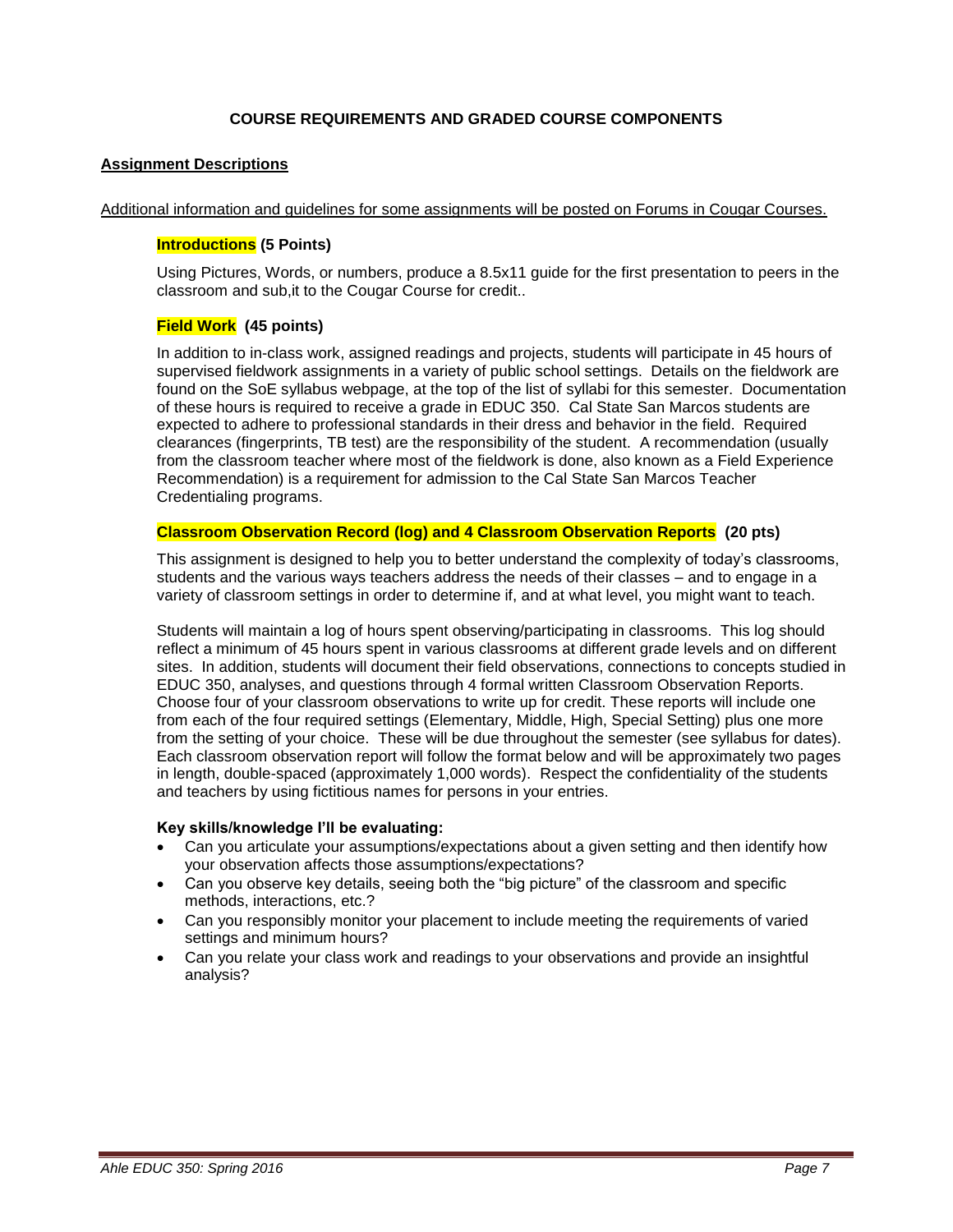### <span id="page-7-0"></span>**Participation & Professionalism (10 points)**

This class is designed for hands-on, active learning that requires some "stepping out" in order to better understand the role of teacher and learner. Some of these activities include partner and small group teaching presentations, group discussions, and different kinds of reflective writing. The primary purpose of these assignments is personal reflection and growth, as well as serving as fuel for our discussions. Attend class prepared to discuss assigned readings/topics and to be a cooperative participant.

### **Key skills/knowledge I'll be evaluating:**

- Do you participate in class discussions productively, sharing your knowledge and understandings?
- Can you interact productively with your peers, taking on a variety of roles (leader, follower, etc.)?
- Do you contribute appropriately during group work to do your "share"?
- Are you able to accept others' opinions?
- Are you supportive of others' ideas? Do you have a "can do" attitude?
- Do you support your peers during their presentations?
- Can you monitor and adjust your participation to allow for your ideas as well as others' to be heard?

### <span id="page-7-1"></span>**Reading Logs (110 points)**

Reading logs provides an opportunity to reflect on learning about teaching through the assigned readings (one page each double spaced). In the log you will be asked to both summarize/include key points (found at the end of chapter Vocabulary) and reflect on what you have read (page each). Points will be deducted if submissions are incomplete. Reduced credit will be given for late submissions (point each day late).

#### **Key skills/knowledge I'll be evaluating:**

- At what level have you comprehended the reading? Is your work reflective of the issues and your thinking?
- What connections and relationships have you been able to make with the reading and prior class discussions, fieldwork, and class activities?

#### <span id="page-7-2"></span>**Current Events in Education (5 points)**

Sign up for a date when you will be responsible for presenting an item from the week's news in education. The item may be from the internet (e.g., www.edweek.org/), newspaper, or magazine, and may pertain to local or national/international issues. You will summarize and present the importance of the news for your classmates in 5 minutes maximum. Be sure to make a connection to implications for teachers in California if the news is from afar. You will prepare a handout of cogent points from the article for each student in the class for your presentation.

#### **Key skills/knowledge I'll be evaluating:**

- Did you select an article that has depth and importance?
- Can you speak articulately about your article's content?

#### <span id="page-7-3"></span>**Interview Assignment (10 points)**

Select one of the following individuals to interview:

- *K-12 Public School Teacher*: One way to better understand what it is like to be a teacher is to talk to a real one! Interview one with at least 3 years of experience or one who has retired in the last year or two.
- *Senior Citizen*: Find someone 60 years of age or older and compare/contrast schooling in the past and at present!
- *Public School District Personnel Officer*: Go straight to the top and find out what the key local issues are as well as what districts are looking for when they hire new teachers!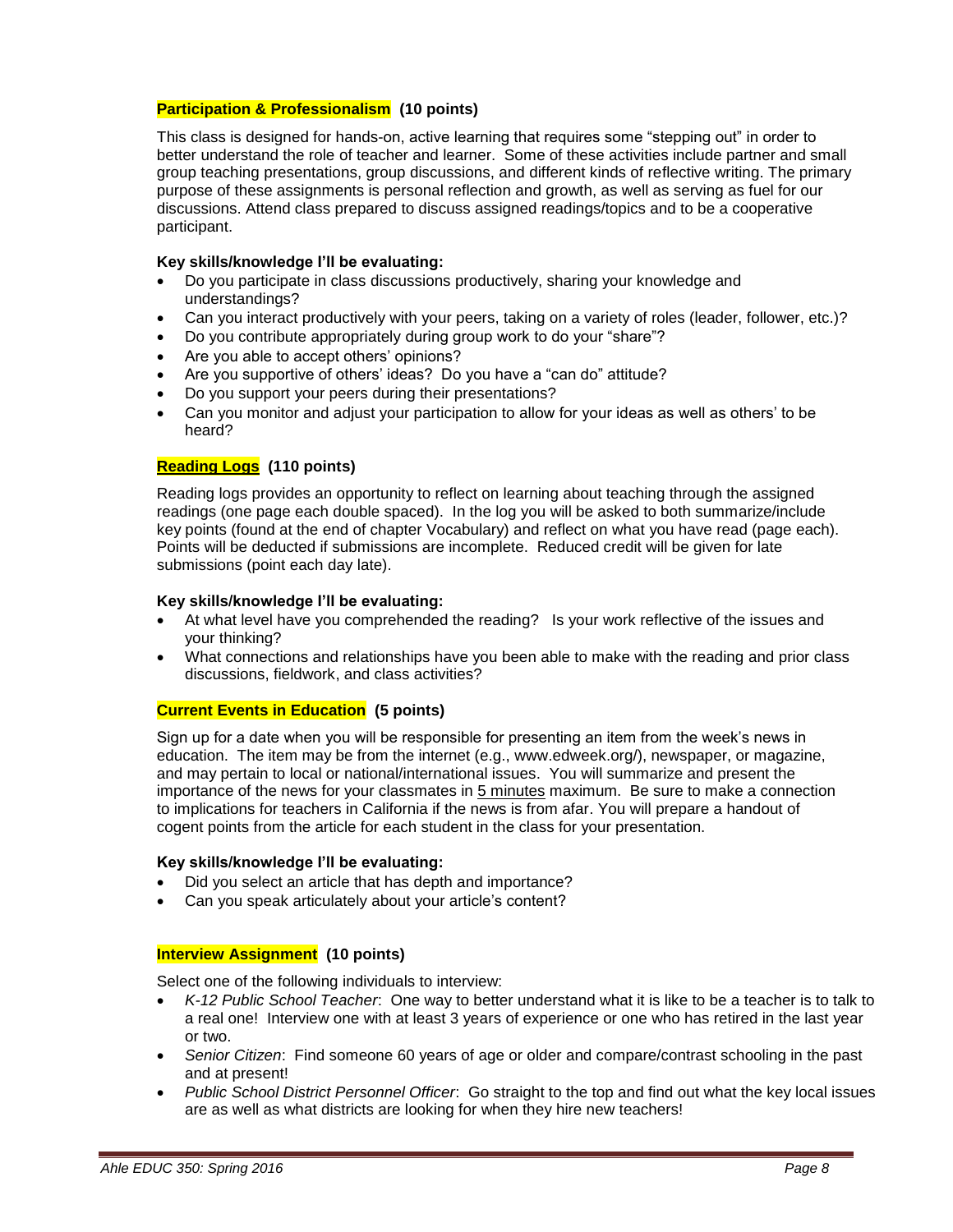Ideas for questions will be provided and you are encouraged to design your own questions. You will share your findings in class and turn in a written summary of the interview results, in narrative form, that will analyze the responses and provide personal reflections based on readings and class discussions.

### **Key skills/knowledge I'll be evaluating:**

- Were you able to arrange, organize, and conduct an interview that yielded useful and interesting information?
- If you were not sure of answers, did you ask your interviewee for clarification so you understood? Did you use follow up questions to probe for deeper responses?
- Were the questions you created thought provoking?
- Were your analyses and reflections based on information you have learned in EDUC 350 and prior knowledge?

### <span id="page-8-0"></span>**Nieto Book** *Why We Teach* **and Group Presentation (10 points)**

To gain a more personal look into the experiences of teachers, you will read the Introduction and Conclusion sections of *Why We Teach*, as well as an assigned section.

Prepare a 1 page essay (double spaced) in which you take on the role of "book section reviewer." Identify the section you read and then consider the following questions:

- How has your view of teaching changed as a result of your reading in *Why We Teach*?
- What is the most valuable "learning" to be gained from this book?
- What did the teacher(s) do to address their students' and their own needs?
- How does the experience of the teacher(s) relate to the readings and discussions from your coursework this semester?

Group Presentation: All students assigned to the same section of *Why We Teach* will work together to prepare a group "dramatic" presentation to share your knowledge and insights with other students.

#### **Key skills/knowledge I'll be evaluating:**

- Were you able to devise a well-written essay that addresses the questions above in a thoughtful manner?
- Were you able to work well with your peers and develop an engaging group presentation

#### <span id="page-8-1"></span>**Inclusion Assignment (10 points)**

Many students with special needs come to view themselves as "outsiders" because they are labeled as different from the typical student. But most of us experienced some sense of being an outsider during our K-12 years. After reading chapters 1-2 in *Creating an Inclusive School* and watching *FAT City* write a reflective essay (2 to 3 pages, double spaced) wherein you comment on your own (or a friend's) school experience that caused you to feel like an outsider. Reasons could include differences due to gender, religion, looks, beliefs/interests, family situation, academic ability, etc. Make at least 1 specific connection. Consider the following questions:

- What personal characteristics fostered your (or your friend's) feelings of being an outsider?
- How did you react and cope with the situation?
- Did you share your experience with any teachers? Did any teachers assist you?
- What could school staff, parents or friends have done to help?
- In what ways did this experience change you? What did you "learn" from this experience?
- How might this experience make you a more sensitive teacher?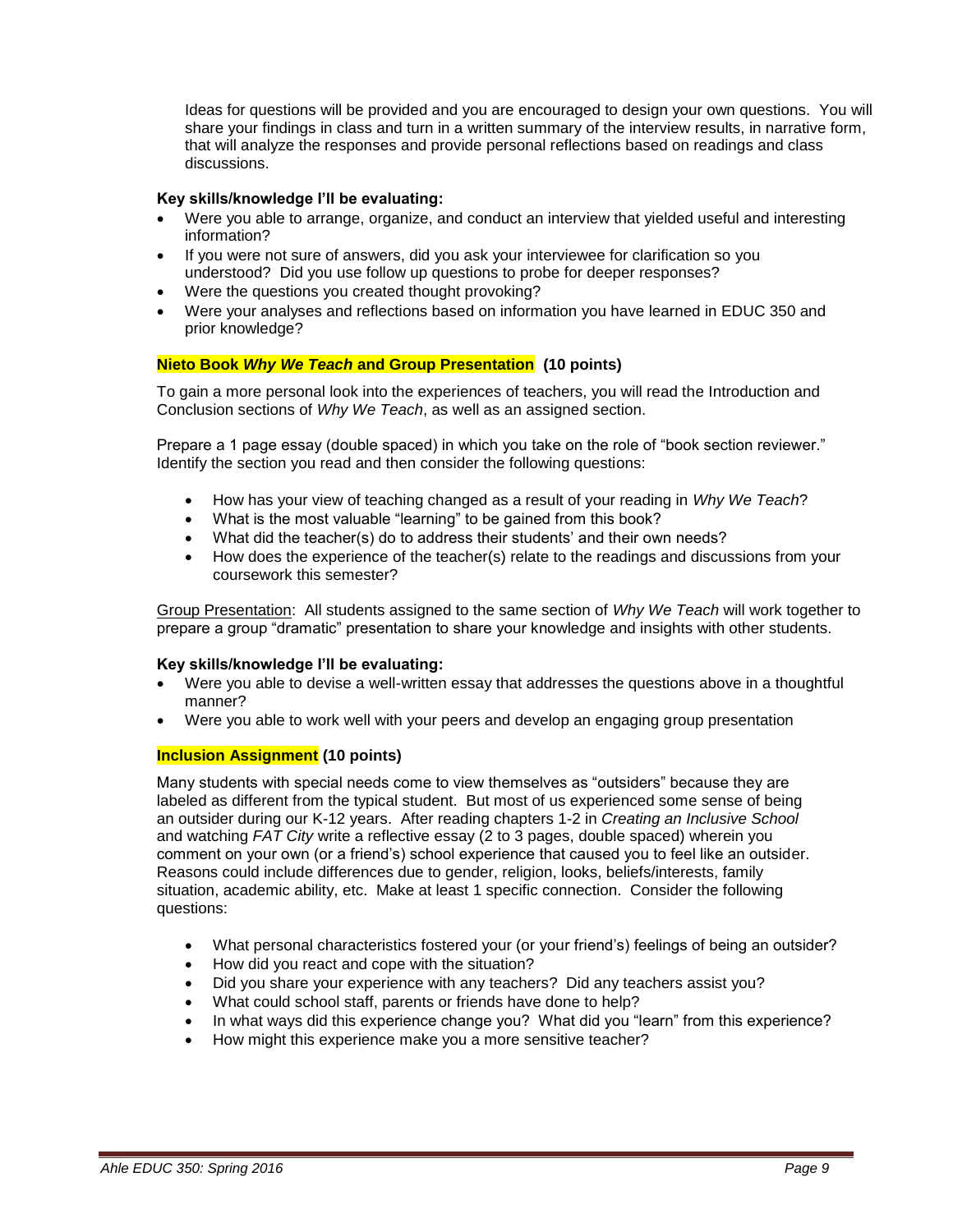#### **Key skills/knowledge I'll be evaluating:**

- Were you able to devise a cogent written reflection that addresses the questions above in a thoughtful/analytical manner?
- Did you make at least one specific (quote) connection to the VT book?

### <span id="page-9-0"></span>**Contemporary Issues Research (15 points)**

Choose a major contemporary issue in education that interests you and two partners. Research the issue together and prepare an oral report to share in class. The presentation should provide a description of the issue, its pros and cons, an analysis of the issue's implications (the "so what"), and a summary or conclusion.

At the time of your presentation each partner group will provide a one page typed abstract as well as a selected reading list (12-15 references in bibliographic form) for each class member. The instructor's copy should include each member's name and a description of each person's role in researching the topic and developing the presentation. Each group will also be responsible for developing a peer and self-evaluation for their presentation that will be given to the instructor after the oral presentation is completed. Selected members of the class will use the peer evaluation, and the group presenting will use the self-evaluation. Additional guidelines, format, and suggested topics will be discussed in class.

#### **Key skills/knowledge I'll be evaluating:**

- Do you understand a major issue affecting education and can you speak intelligently to your peers?
- Did you read from enough sources to gather relevant information and then present this in a synthesized manner?
- Are you able to organize resources (materials, people, etc.) in support of a goal (in this case, your presentation—which includes the use of Power Point technology)?
- Did you present your information confidently, creatively, concisely and in an organized manner?
- Are you able to apply what you've learned about effective teaching to engage your audience during your presentation?
- Did you develop an appropriate abstract and bibliography?

#### <span id="page-9-1"></span>**Personal Philosophy of Teaching, Learning, Schooling & Inclusivity (25 points)**

Complete the 4 course assessments. By the end of the course, write a 5 page paper (doublespaced) that incorporates your personal philosophy of schooling, learning styles, working styles, multiple intelligence preferences, and teaching. The information developed should include the information that you will gather from the assessments completed as well as content learned in this course. Full credit is for 5 pages only. Deductions are taken for less than the required amount of pages and minimum summaries of assessments.

#### **Key skills/knowledge I'll be evaluating:**

- Did you draw on all your resources/experiences (not just the book) to write your philosophy?
- Are you clear about your own beliefs? Did you address the needs of all learners?
- Can you articulate your ideas fluently and coherently with correctness?
- Is it clear you have had enough exposure to schools to write your current philosophy?
- Did you address the areas of teaching, learning, schooling and inclusivity?

#### <span id="page-9-2"></span>**Movie Review (10 Points)**

Choose a movie that depicts an educational setting and review it. Look for the pros and cons and how, after watching it, the movie impacts you.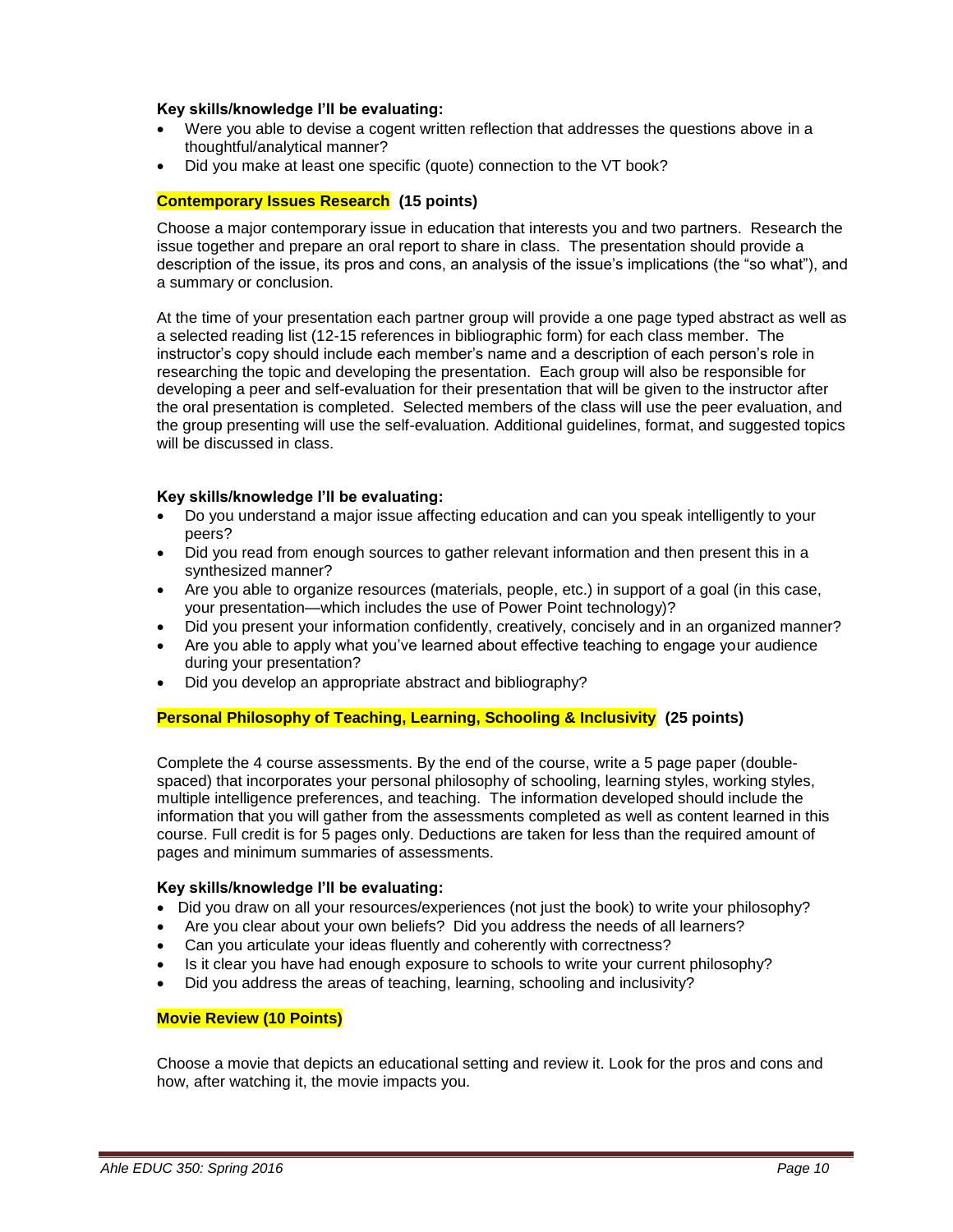#### <span id="page-10-0"></span>**Assessments (5 Points Each one-20)**

Complete the 4 Assessments. Write up a summary of your findings (half page) for each assessment and what that means to your development as a teacher candidate (half page). Upload both the summaries of your assessments to this assignment. All assessments will be found in the Topic for the Assessment section of CC.

### <span id="page-10-1"></span>**Thread That Runs So True (10)**

Develop a report from reading the book. The style of your report is dependent on your learning style. It can be any form that depicts the central learning themes and timelines for Jesse as he develops as an educator.

### <span id="page-10-2"></span>**Portfolio (15)**

Maintain a Portfolio (Binder) of all of the work for the semester to reference in future times. Use the listings below to identify the required evidence of work.

#### <span id="page-10-3"></span>**Take Home Final(100)**

Download the final, complete it, and upload it when done. Bring it to the last class.

#### **All late homework will be deducted 10% each day missed up to 50% for any one assignment**

#### **Assignment Values**: (435 points)

| ٠         | Participation and Professionalism    | 10 points  |
|-----------|--------------------------------------|------------|
| $\bullet$ | Introduction                         | 5 points   |
|           | Reading Response Logs                | 110 points |
| ٠         | <b>Classroom Observation Reports</b> | 20 points  |
| ٠         | <b>Interview Assignment</b>          | 10 points  |
| ٠         | Nieto Essay/Presentation             | 10 points  |
|           | Inclusion                            | 10 points  |
|           | <b>Contemporary Issues Report</b>    | 15 points  |
| ٠         | Personal Philosophy of Teaching      | 25 points  |
|           | <b>Observation Hours</b>             | 45 points  |
|           | Assessments                          | 20 points  |
| ٠         | Movie Review                         | 10 points  |
|           | <b>Thread That Runs So True</b>      | 10 points  |
|           | Final                                | 100 points |
|           | Portfolio                            | 15 points  |
|           | Attendance                           | 15 points  |
|           | <b>Current Events in Education</b>   | 5 points   |
|           |                                      |            |

Grades will be determined by the total number of points earned (430 points possible): A =  $93-100\%$  A –  $= 90-92\%$  B + =  $87-89\%$  B =  $83-86\%$  B =  $80-82\%$  C + =  $77-79\%$  $C = 73-76\%$   $C = 70-72\%$   $D = 60-69\%$   $F = 0-59\%$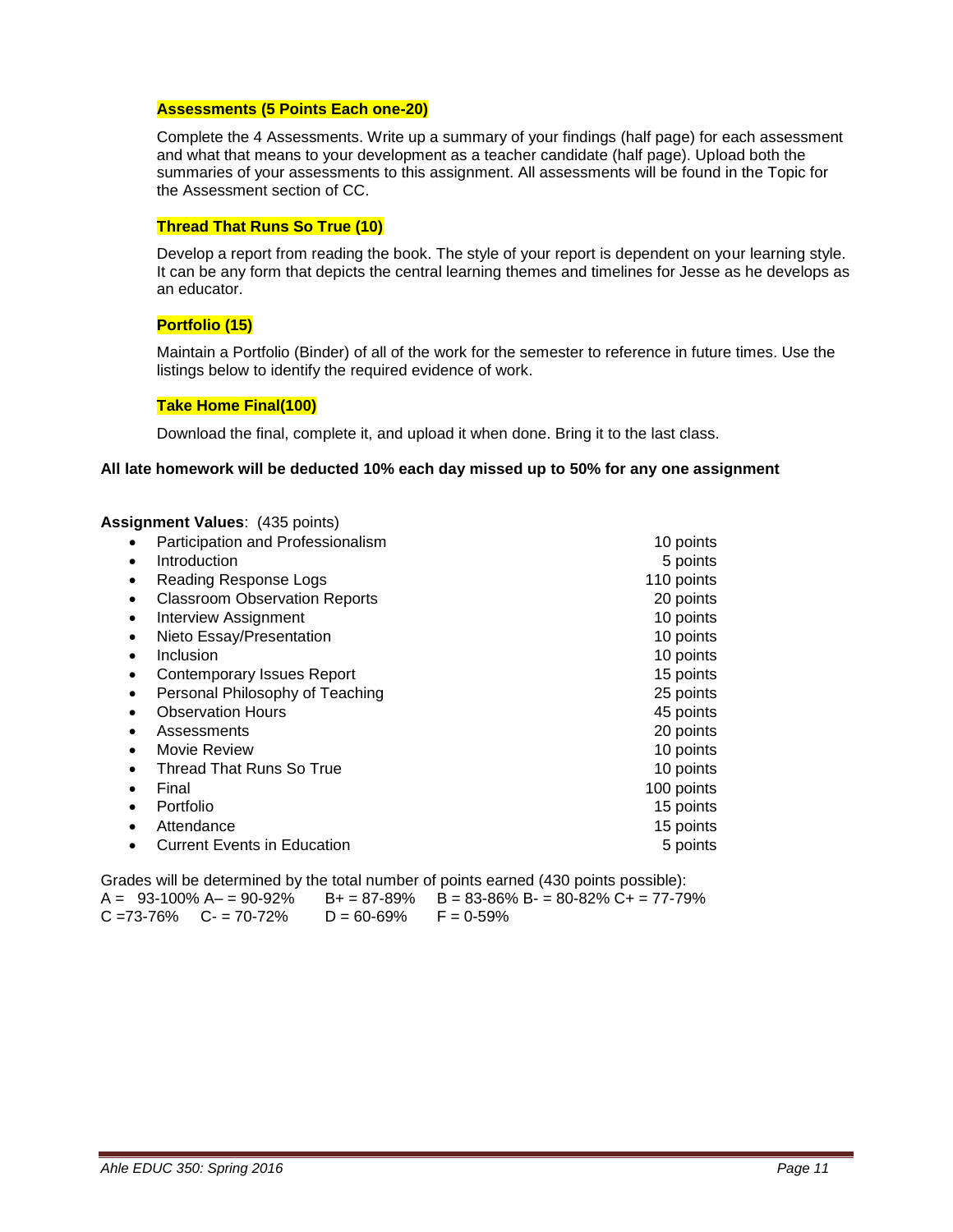### **A HOLISTIC VIEW ON GRADES AND PERFORMANCE**

<span id="page-11-0"></span>This course will begin to prepare you for a career in which you will significantly impact human lives. No amount of training will ever be enough. Giving less than 100% is not sufficient. Therefore, your instructor assumes everyone in the class will aim to perform at the highest level possible.

Following are characteristics of an "A" student.

An "A" student is one who:

- completes all assignments on time and demonstrates the ability to summarize, analyze, and/or reflect at high levels.
- varies sources of information for assignments, demonstrating high degree of effort in pursuing varied perspectives around important educational issues.
- completes all the reading assignments and develops thoughtful and thorough responses.
- produces papers that reveal a commitment to self-discovery and learning.
- produces papers at a professional level in terms of both writing and content.
- develops a high quality presentation, demonstrating significant learning around a contemporary issue.
- presents confidently and intelligently, demonstrating effective teaching skills.
- completes assignments in/out of class with a focus on learning and exploration, pushing him/herself to better understand the profession through quality work.
- attends every class meeting and is fully engaged during class.
- pushes him/herself to new understandings by participating in discussions, sharing his/her opinions, and valuing others' perspectives.
- contributes to the positive environment of the class by respecting all members.
- completes the Personal Philosophy of Education paper to reveal significant understanding of the complexities of the education profession and to demonstrate learning around course goals.
- completes all field experience work (45 hours, 3 different settings, & 5 written reports) with high quality analysis and reflection, and a willingness to "stretch" beyond what s/he already knows.

#### <span id="page-11-1"></span>**Class Discussions and Participation**

Students will engage in student-centered learning each class session, and will be expected to actively participate.

- Do you participate in class discussions productively, sharing your knowledge and understandings?
- Do you interact productively with peers, taking on a variety of roles (leader, follower)?
- Do you contribute appropriately to group work—do you "do your share"?
- Are you able to accept others' opinions?
- Are you supportive of others' ideas?
- Do you support your peers during their presentations?
- Can you monitor and adjust your participation to allow for others' ideas as well as your own to be heard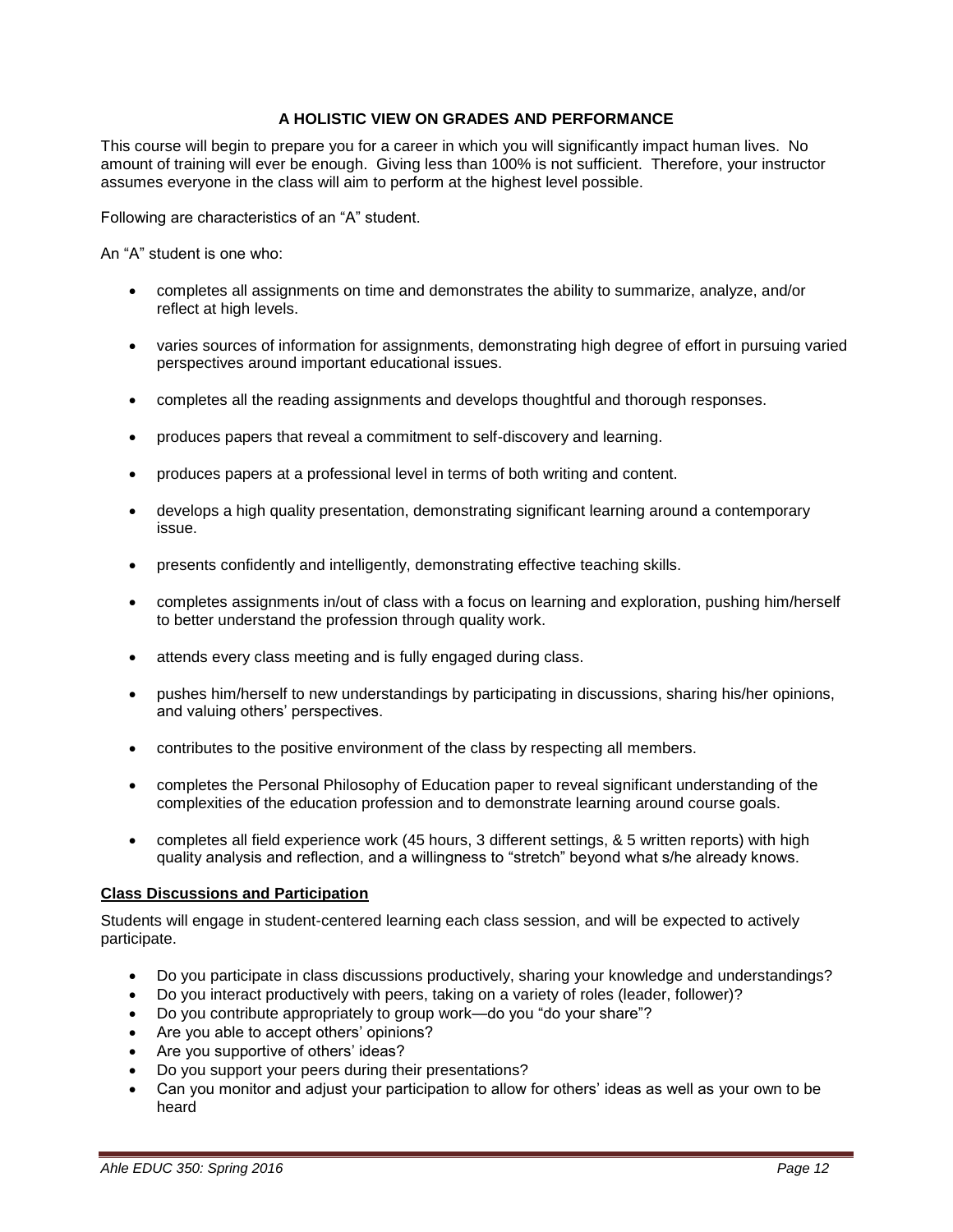# **SCHEDULE/COURSE OUTLINE**

# EDUC 350: Foundations of Teaching as a Profession

<span id="page-12-0"></span>

| <b>Date</b> | ponodalo lo papjoci to phango at the diporption of the motidotor<br><b>Topic</b> | <b>Assignment- DUE</b>                   |
|-------------|----------------------------------------------------------------------------------|------------------------------------------|
| Session 1   | <b>Course/Class Introduction, Becoming a</b>                                     | <b>Read TSS Chapter 1 The Teaching</b>   |
| January 26  | <b>Teacher, Art versus Science</b>                                               | <b>Profession and You</b>                |
|             | <b>Lesson Planning- Field Experience</b>                                         | Choose Movie                             |
|             |                                                                                  | Introduction Page (Pict, Words, # and an |
|             |                                                                                  | extra copy for instructor)               |
| Session 2   | <b>Current Event</b>                                                             | Read TSS Chapter 6 Philosophy of         |
| February 2  | Dead Poets Society- Keating vs                                                   | <b>Education</b>                         |
|             | Pritchard                                                                        | <b>Philosophy assessment</b>             |
|             | <b>Introduction Pages</b>                                                        | Movie Choices Made                       |
|             | CH <sub>1</sub> Due                                                              |                                          |
| Session 3   | <b>Current Event</b>                                                             | Read TSS Chapter 11 Becoming an          |
| February 9  |                                                                                  | <b>Effective Teacher</b>                 |
|             | <b>Introduction Pages Due</b>                                                    |                                          |
|             | Review Philosophy Styles Due                                                     |                                          |
|             | CH <sub>6</sub> Due                                                              |                                          |
| Session 4   | <b>Current Event</b>                                                             | Read TSS Chapter 4 Student Life in       |
| February 16 |                                                                                  | <b>School and at Home</b>                |
|             | <b>Credential requirements</b>                                                   |                                          |
|             | <b>Effective Teaching</b>                                                        |                                          |
|             | CH 11 Due                                                                        |                                          |
| Session 5   | <b>Current Event</b>                                                             | <b>Read TSS Chapter 3 Teaching Your</b>  |
| February 23 |                                                                                  | <b>Diverse Students</b>                  |
|             | Classroom management                                                             | <b>Working Styles assessment</b>         |
|             | <b>Turning Loose</b>                                                             |                                          |
|             | CH 4 Due                                                                         |                                          |
| Session 6   | <b>Current Event</b>                                                             | Read TSS Chapter 2 Teaching Your         |
| March 1     |                                                                                  | <b>Diverse Students</b>                  |
|             | The lives and work of teachers                                                   | <b>Learning styles assessment</b>        |
|             | Set up Groups                                                                    | <b>Staffing/FTE Tenure BTSA</b>          |
|             | <b>Working Styles Due</b>                                                        |                                          |
|             | CH <sub>3</sub> Due                                                              |                                          |
|             | Interview tips for CSUSM                                                         |                                          |
| Session 7   | <b>Current Event</b>                                                             | Read TSS Chapter 7 Financing and         |
| March 8     |                                                                                  | <b>Governing America's Schools</b>       |
|             | Inclusion                                                                        | <b>Observations 1-2 Due</b>              |
|             | Credo for Support                                                                | <b>7Intelligence assessment</b>          |
|             | F.A.T. City                                                                      |                                          |
|             | Learning styles assessment Due                                                   |                                          |
|             | CH <sub>2</sub> Due                                                              |                                          |
|             | <b>Observations 1-2 Due</b>                                                      |                                          |

# Schedule is subject to change at the discretion of the instructor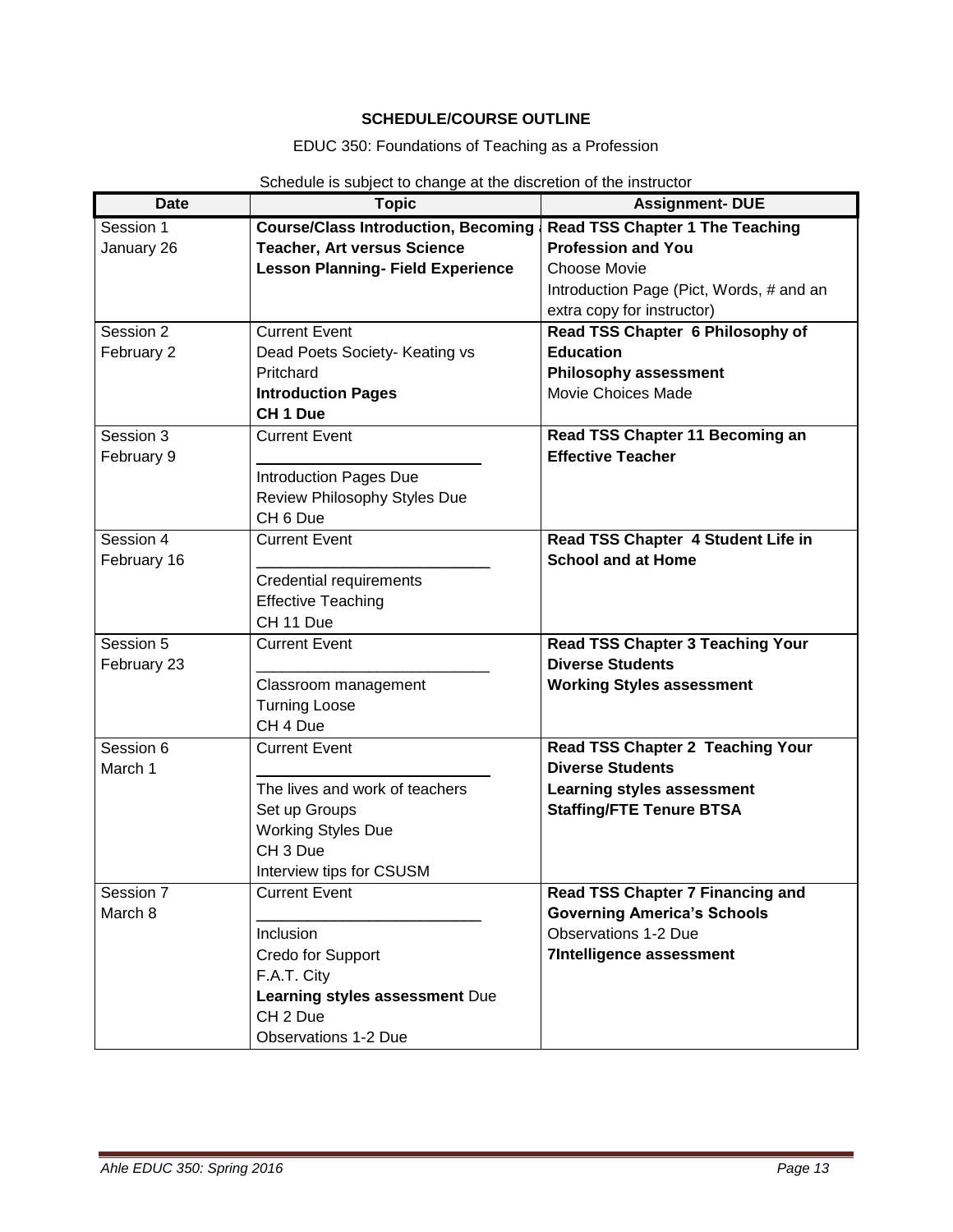| <b>Date</b>            | <b>Topic</b>                           | <b>Assignment-DUE</b>                                                    |
|------------------------|----------------------------------------|--------------------------------------------------------------------------|
| Session<br>March 15    | <b>Current Event</b>                   | <b>READ TSS CHAPTER 9 REFORMING</b><br><b>AMERICA'S SCHOOLS CHARTERS</b> |
|                        | 7 Intelligence assessment Due          |                                                                          |
|                        | School finance                         |                                                                          |
|                        | <b>School Governance and Structure</b> |                                                                          |
|                        | CH 7 Due                               |                                                                          |
| March 22               | <b>Spring Break</b>                    |                                                                          |
| Session 9              | <b>Current Event</b>                   | Read TSS Chapter 10 Curriculum,                                          |
| March 29               |                                        | <b>Standards, and Testing</b>                                            |
|                        | <b>History of Education</b>            | <b>TTRST Due</b>                                                         |
|                        | TTRST Due *******                      |                                                                          |
|                        | Group research session                 |                                                                          |
|                        | CH <sub>9</sub> Due                    |                                                                          |
| Session 10<br>April 5  | <b>Current Event</b>                   | Read TSS Chapter 8 School Law and<br><b>Ethics</b>                       |
|                        | School curriculum, API/AYP (Nat)       | Teacher Interviews due                                                   |
|                        | Standards, Assessments                 |                                                                          |
|                        | CH 10 Due                              |                                                                          |
|                        | Teacher Interviews due                 |                                                                          |
| Session 11<br>April 12 | <b>Current Event</b>                   | Nieto Due                                                                |
|                        | Nieto (due) Presentations              |                                                                          |
|                        | What Makes a Great Teacher             |                                                                          |
|                        | CH <sub>8</sub> Due                    |                                                                          |
| Session 12             | Movie Reviews                          | <b>Read TSS Chapter 5 The Multicultural</b>                              |
| April 19               | <b>CI Presentations</b>                | <b>History of American Education</b>                                     |
|                        |                                        | Movie Reviews due                                                        |
| Session 13             | <b>Observations 3-4 Due</b>            | Observations 3-4                                                         |
| April 26               | <b>CI Presentations</b>                |                                                                          |
|                        | Ch <sub>5</sub> Due                    |                                                                          |
| Session 14             | Personal philosophy of schooling,      | Personal philosophy of schooling, learning                               |
| May 3                  | learning and teaching                  | and teaching                                                             |
|                        | <b>CI Presentations</b>                |                                                                          |
| Session 15             | <b>CI Presentations</b>                | <b>Portfolio</b>                                                         |
| May 10                 |                                        | <b>Take Home Exam</b>                                                    |
| Session 16             | <b>Portfolio Reviews</b>               | <b>Portfolio</b>                                                         |
| May 17                 | A Class Divided                        | <b>Take Home Exam</b>                                                    |
|                        | <b>Potluck Final</b>                   |                                                                          |

SPRING 2016 Semester

January 20-22 (Wed-Fri) Faculty pre-instruction activities

January 25 (Mon) First day of classes

March 18 (Fri) Last day of class for first session of Spring half-semester classes\*

March 19 (Sat) First day of class for second session of Spring half-semester classes\*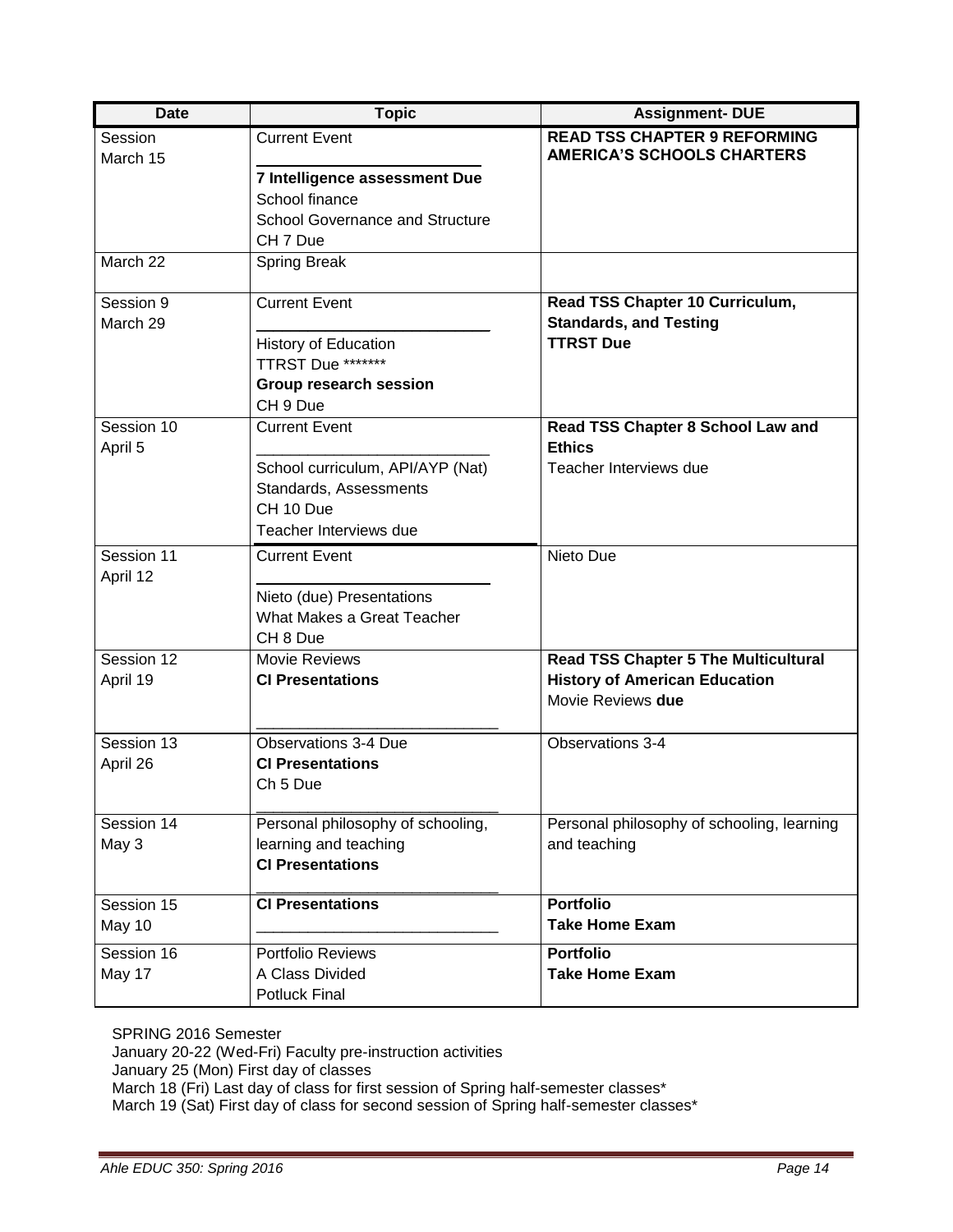March 21-26 (Mon-Sat) Spring break March 31 (Thur) Cesar Chavez Day — campus closed May 13 (Fri) Last day of classes May 14-20 (Sat-Fri) Final examinations May 20-21 (Fri-Sat) Commencement May 26 (Thur) Grades due from instructors; last day of Spring semester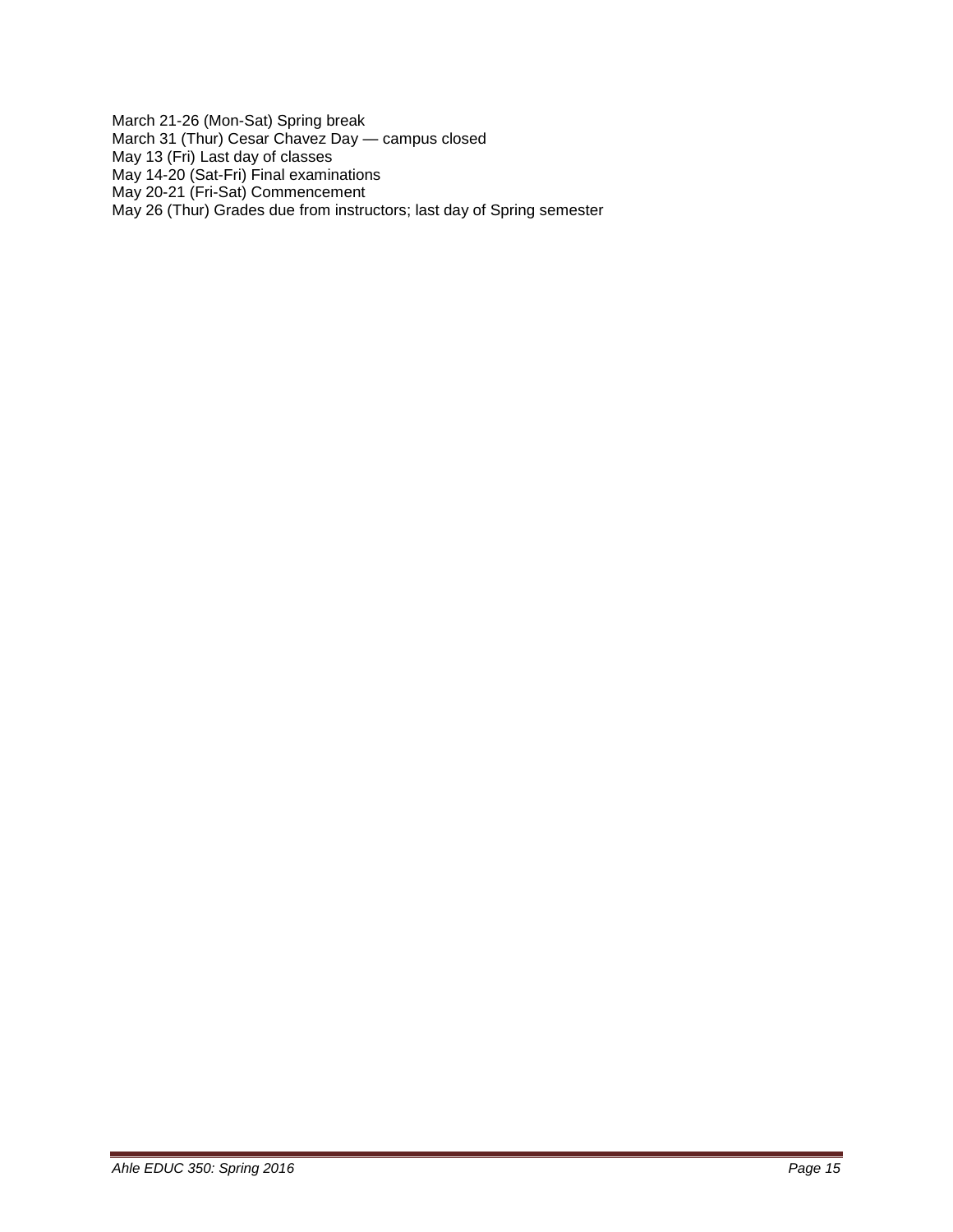

SCHOOL OF EDUCATION

*Engaging diverse communities through leading and learning for social justice.*

333 South Twin Oaks Valley Road, University Hall 468 San Marcos, California 92096-0001 760.750.4300 **[www.csusm.edu/education](http://www.csusm.edu/education)**

Spring 2016

Dear Colleague:

This letter introduces \_\_\_\_\_\_\_\_\_\_\_\_\_\_\_\_\_\_\_\_\_\_\_\_\_\_\_\_\_\_\_\_\_, who is a prospective candidate for our teacher credential program, is currently enrolled in the Education 350: "Foundations of Teaching as a Profession" at California State University San Marcos. This course requires students to complete 45 hours of classroom observations in elementary, middle and high school classrooms.

As an important first component of learning to teach, this 45-hour field experience provides the student with first-hand experience in the application of his or her understanding of effective schools, student learning, teaching strategies, and the role of the teacher, but it should not be confused with *student teaching*.

The field experience consists of observation in multiple settings (e.g. elementary, middle or high school level classrooms; multilingual classrooms; special education classrooms) and a more sustained observation/participation in one classroom. I would be most appreciative for the assistance you could give this student to observe and/or participate at your school.

We encourage students to observe, formulate questions for discussion and to participate in classrooms when the teacher feels comfortable allowing them to do so. Our students are responsible for documenting their observation hours.

Thank you for your participation in the professional preparation of our students. If you have any questions about this learning experience, please call the University and leave a message at 760-750-4300 or my cell# 760-845-7922. I will return your call promptly upon my arrival. Thank you for your cooperation.

Sincerely,

Stephen J. Ahle Adjunct Faculty Education 350 California State University, San Marcos

**NAME: ID #:**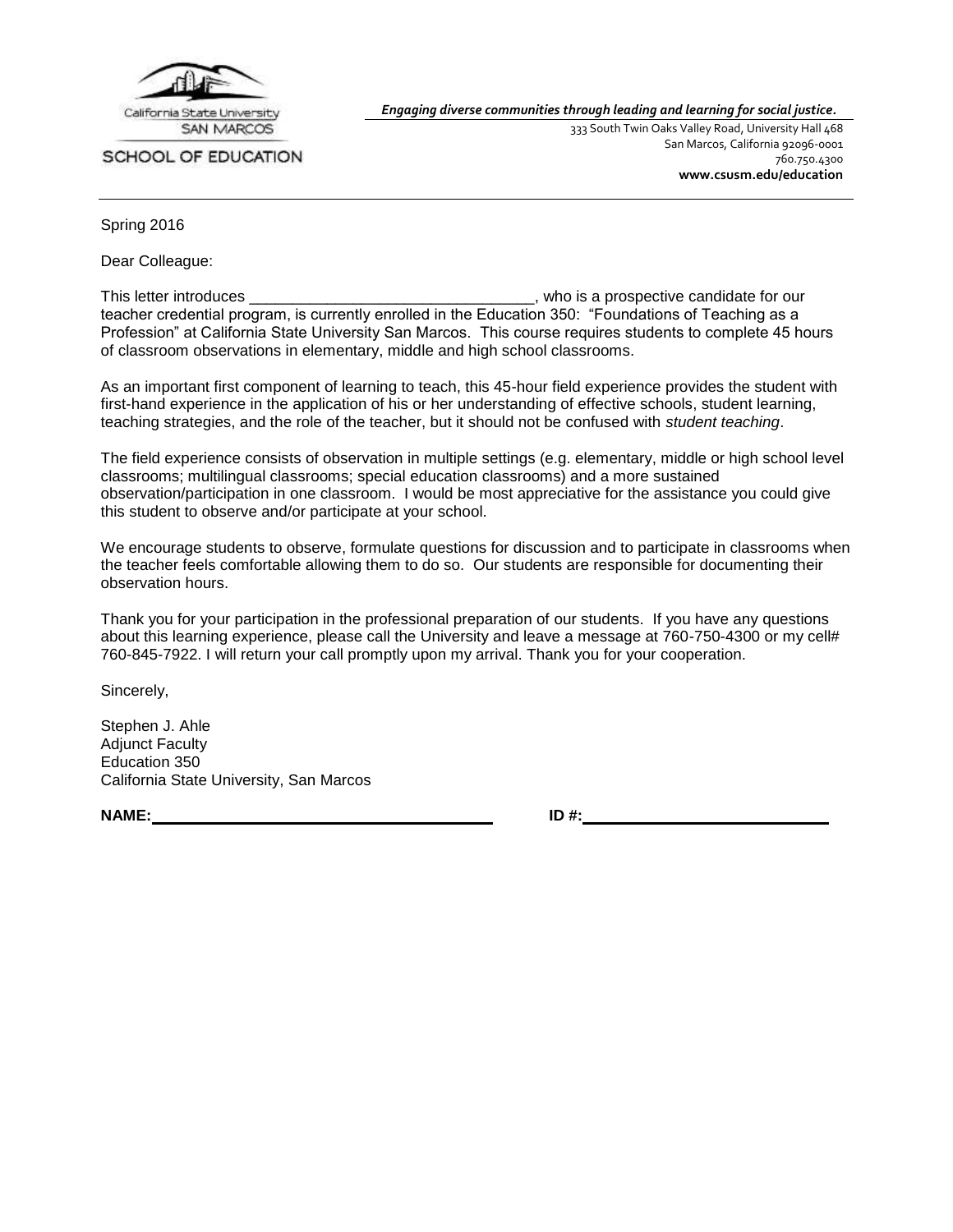# **EDUCATION 350 Foundations of Teaching as a Profession CLASSROOM OBSERVATION RECORD**

<span id="page-16-0"></span>Fill in this sheet each time you observe in schools. Turn this in on the assigned due date during the semester.

You must have a minimum of 45 hours of observation for EDUC 350. If you have an approved waiver, summarize the waiver in the first line (e.g., Waiver: Tutor: 20 hrs.). Highlight or mark with an asterisk the observations that you wrote up for your classroom observation reports.

| <b>Date</b> | Grade/Setting<br>e.g., 1 <sup>st</sup> ELD or 7 <sup>th</sup> Math | <b>School/District</b>                  | Length<br>of time | Teacher's signature |
|-------------|--------------------------------------------------------------------|-----------------------------------------|-------------------|---------------------|
|             | Waiver (if applicable)                                             |                                         |                   |                     |
|             |                                                                    |                                         |                   |                     |
|             |                                                                    |                                         |                   |                     |
|             |                                                                    |                                         |                   |                     |
|             |                                                                    |                                         |                   |                     |
|             |                                                                    |                                         |                   |                     |
|             |                                                                    |                                         |                   |                     |
|             |                                                                    |                                         |                   |                     |
|             |                                                                    |                                         |                   |                     |
|             |                                                                    |                                         |                   |                     |
|             |                                                                    |                                         |                   |                     |
|             |                                                                    |                                         |                   |                     |
|             |                                                                    |                                         |                   |                     |
|             |                                                                    |                                         |                   |                     |
|             |                                                                    |                                         |                   |                     |
|             |                                                                    |                                         |                   |                     |
|             |                                                                    |                                         |                   |                     |
|             |                                                                    | <b>TOTAL NUMBER OF</b><br><b>HOURS:</b> |                   |                     |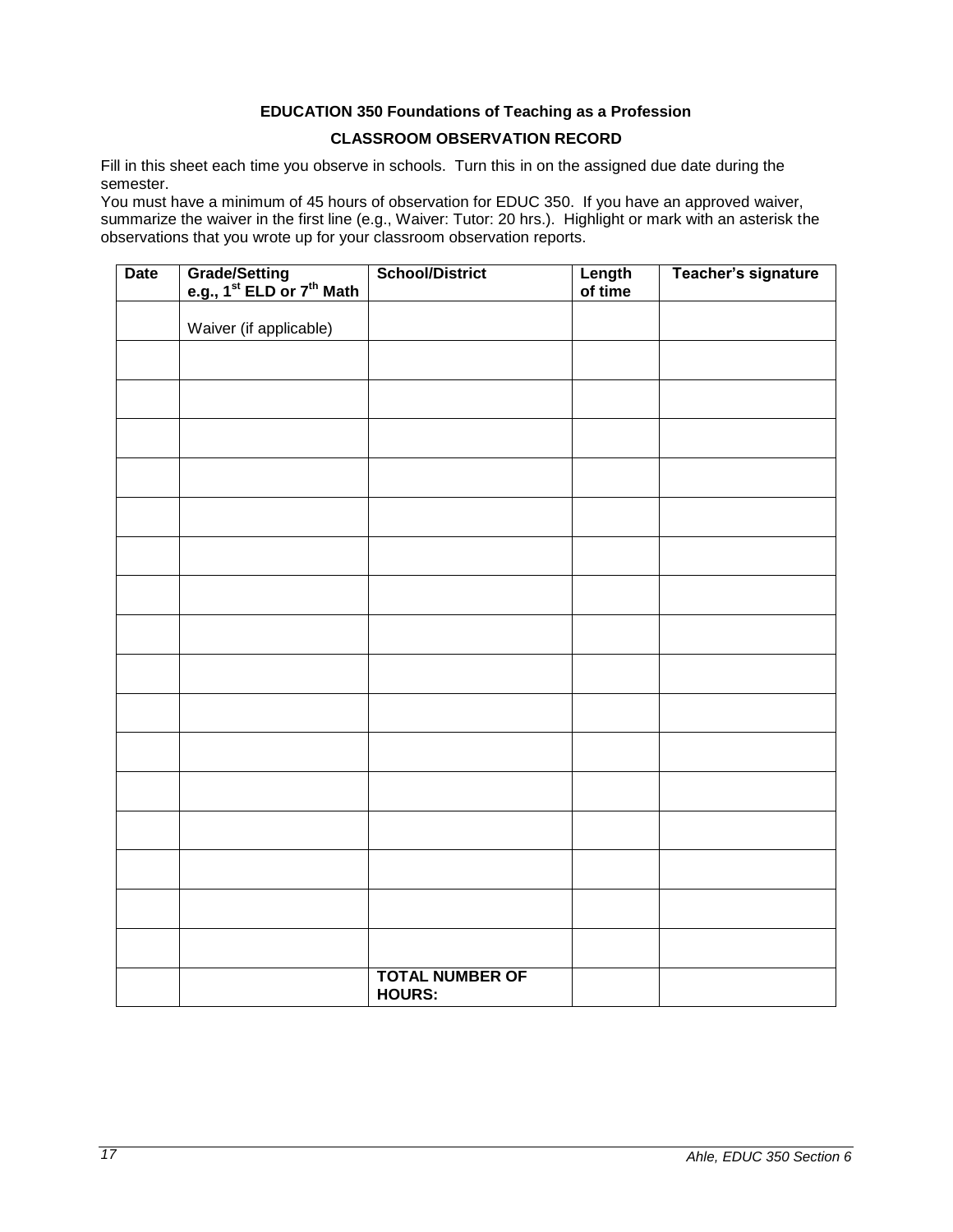# **CLASSROOM OBSERVATION REPORTS**

<span id="page-17-0"></span>**Name:**  $\blacksquare$ 

### **EDUC 350 – Foundations of Teaching as a Profession Classroom Observation Report Summary**

*Submit this summary as directed by your instructor (as a cover sheet each time you submit your field observation reports or on a given due date). Include in Portfolio before you observations.*

| OBS.#          | <b>DATE</b> | <b>GRADE LEVEL</b> | SUBJECT FIELD OR SPECIAL SETTING |
|----------------|-------------|--------------------|----------------------------------|
| 1              |             |                    |                                  |
|                |             |                    |                                  |
| $\overline{2}$ |             |                    |                                  |
| 3              |             |                    |                                  |
| $\overline{4}$ |             |                    |                                  |

### Remember!!

You must observe at least once in each of the following educational settings:

- elementary school classroom (K-6)
- middle school classroom (6-8)
- high school classroom (9-12)
- special setting (e.g., sheltered instruction/SDAIE, English language development, primary language classroom, special education, gifted education, charter schools, alternative education, adult/continuation school, court schools)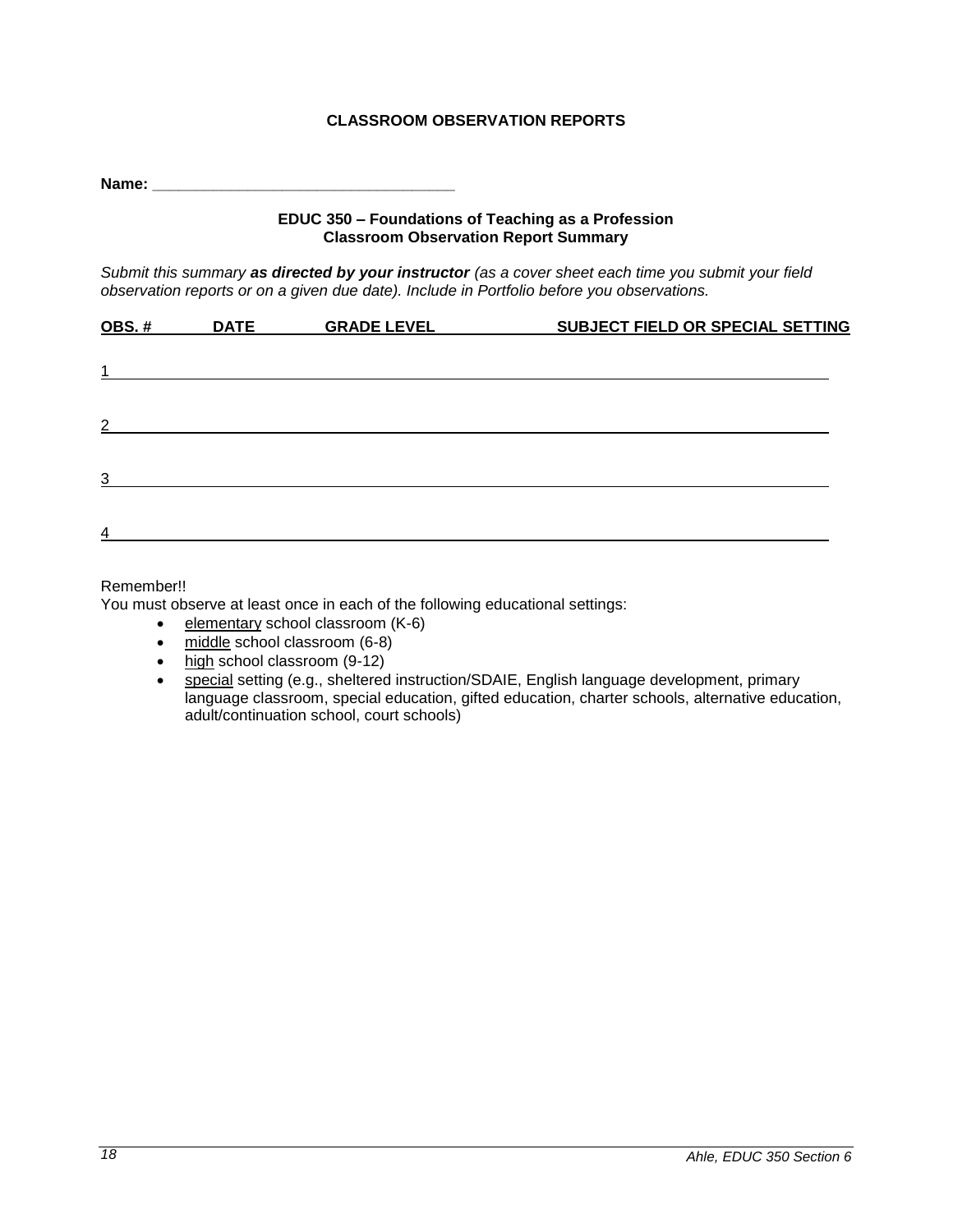### California State University San Marcos COLLEGE OF EDUCATION, HEALTH AND HUMAN SERVICES

### **REQUEST TO WAIVE OBSERVATION HOURS-EDUC 350**

<span id="page-18-0"></span>EDUC 350 Section # Semester/Yr: Instructor:

| Name                                                                                                                                                                                                                                                                                                    | ID#                                                                                                                                      |
|---------------------------------------------------------------------------------------------------------------------------------------------------------------------------------------------------------------------------------------------------------------------------------------------------------|------------------------------------------------------------------------------------------------------------------------------------------|
|                                                                                                                                                                                                                                                                                                         |                                                                                                                                          |
| I request a waiver for the following experience in public schools:                                                                                                                                                                                                                                      |                                                                                                                                          |
| Tutor                                                                                                                                                                                                                                                                                                   |                                                                                                                                          |
| Substitute teacher                                                                                                                                                                                                                                                                                      |                                                                                                                                          |
| Teacher aide                                                                                                                                                                                                                                                                                            |                                                                                                                                          |
| Parent volunteer                                                                                                                                                                                                                                                                                        |                                                                                                                                          |
| School aide                                                                                                                                                                                                                                                                                             |                                                                                                                                          |
| Casey Foundation participant                                                                                                                                                                                                                                                                            |                                                                                                                                          |
| CA Mini-Corps Tutor                                                                                                                                                                                                                                                                                     |                                                                                                                                          |
| Other (describe):                                                                                                                                                                                                                                                                                       |                                                                                                                                          |
|                                                                                                                                                                                                                                                                                                         |                                                                                                                                          |
| The experience took place as follows:                                                                                                                                                                                                                                                                   |                                                                                                                                          |
|                                                                                                                                                                                                                                                                                                         |                                                                                                                                          |
|                                                                                                                                                                                                                                                                                                         |                                                                                                                                          |
| Dates:                                                                                                                                                                                                                                                                                                  |                                                                                                                                          |
| No. of hours in this experience:                                                                                                                                                                                                                                                                        |                                                                                                                                          |
|                                                                                                                                                                                                                                                                                                         |                                                                                                                                          |
| Attach the following to this request:                                                                                                                                                                                                                                                                   |                                                                                                                                          |
| $\mathcal{L}$ , and $\mathcal{L}$ , and $\mathcal{L}$ , and $\mathcal{L}$ , and $\mathcal{L}$ , and $\mathcal{L}$ , and $\mathcal{L}$ , and $\mathcal{L}$ , and $\mathcal{L}$ , and $\mathcal{L}$ , and $\mathcal{L}$ , and $\mathcal{L}$ , and $\mathcal{L}$ , and $\mathcal{L}$ , and $\mathcal{L}$ , | $\mathbf{r}$ and $\mathbf{r}$ are the set of $\mathbf{r}$ and $\mathbf{r}$ and $\mathbf{r}$ and $\mathbf{r}$ are the set of $\mathbf{r}$ |

1. Verification of the experience (e.g., a letter from supervisor, certificate, time sheet). [CA Mini-Corps Tutors must provide a verification letter signed by CMC Coordinator.]

**2. Your reflection on the experience (1-2 pages typewritten). Describe the experience and convey what you learned from the experience that will help you to be an effective teacher candidate.**

### **Do not write below this line.**

| $\Box$ Approved | Number of hours to be waived (20 max):         |  |
|-----------------|------------------------------------------------|--|
| $\Box$ Approved | CA Mini-Corps Tutor waiver approved (45 hours) |  |
| Denied          | Reason for denial:                             |  |

Instructor Signature Date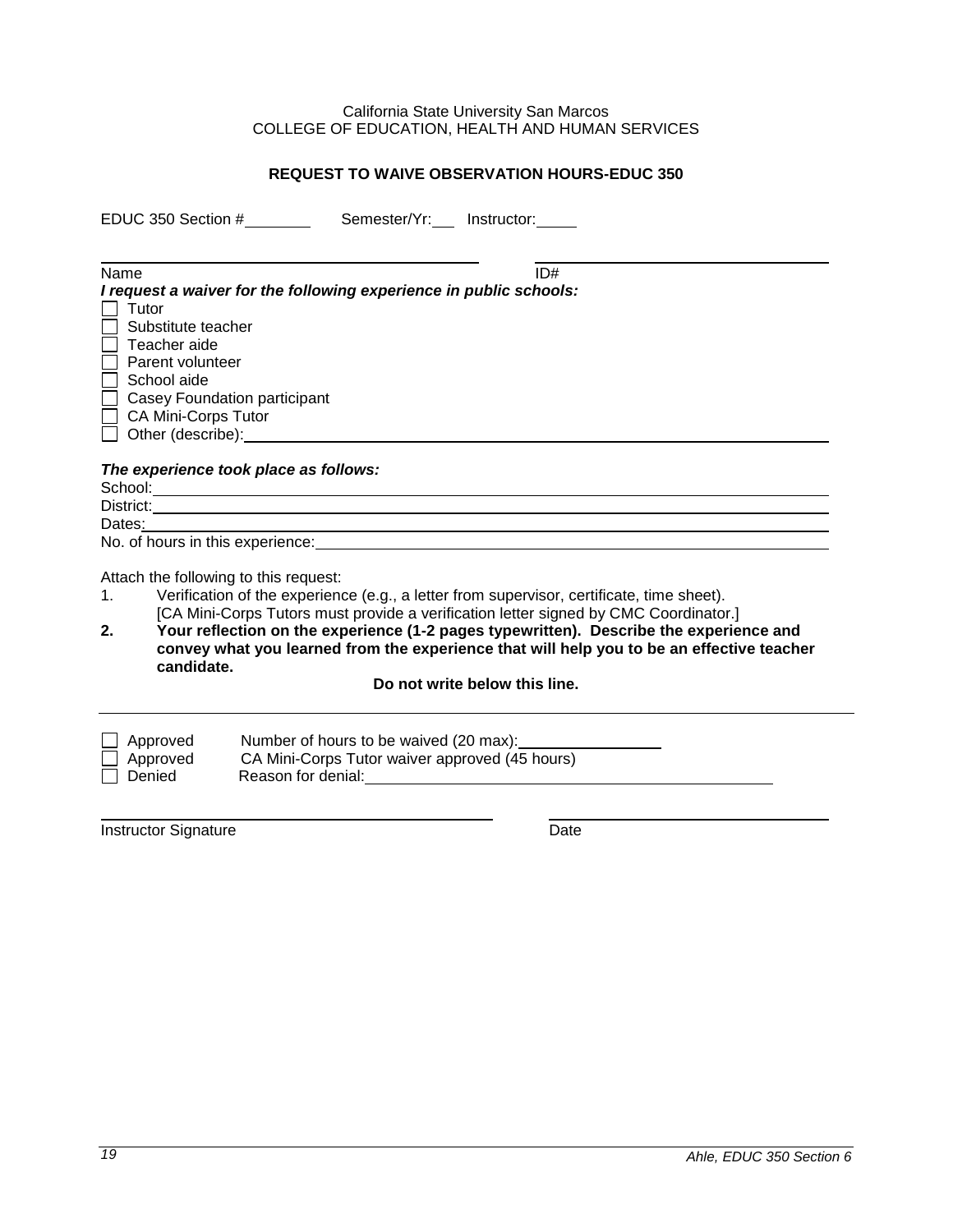### <span id="page-19-0"></span>**CALIFORNIA STANDARDS FOR THE TEACHING PROFESSION (CSTP) AND TEACHING PERFORMANCE EXPECTATIONS (TPES)**

A. Making Subject Matter Comprehensible to Students

TPE 1: Specific pedagogical skills for subject matter instruction

TPE I A: Subject-specific pedagogical skills for Multiple Subject Teaching assignments

TPE I B: Subject-specific pedagogical skills for Single Subject Teaching assignments

B. Assessing Student Learning

TPE 2: Monitoring student learning during instruction

TPE 3: Interpretation and use of assessments

- C. Engaging and Supporting Students in Learning
	- TPE 4: Making content accessible
	- TPE 5: Student engagement
	- TPE 6: Developmentally appropriate teaching practices
		- TPE 6 A: Developmentally appropriate teaching practices in K-3
		- TPE 6 B: Developmentally appropriate teaching practices in 4-8<br>TPE 6 C: Developmentally appropriate teaching practices in 9-12
		- Developmentally appropriate teaching practices in 9-12
		- TPE 6 D: Developmentally Appropriate Teaching Practices for Special Education (CSUSM)
		- TPE 6 E: Middle Level Philosophy and Social Organization (CSUSM)

TPE 7: Teaching English Language Learners

- D. Planning Instruction and Designing Learning, Experiences TPE 8: Learning about students TPE 9: Instructional planning
- E. Creating and Maintaining Effective Environments for Student Learning TPE 10- Instructional time TPE 11: Social environment
- F. Developing as a Professional TPE 12: Professional, legal, and ethical obligations TPE 13: Professional growth

CSUSM Additional TPEs - Note 6D and 6E in addition to the following:

- TPE 14: Educational technology
- TPE 15: Social justice
- TPE 16: Biliteracy